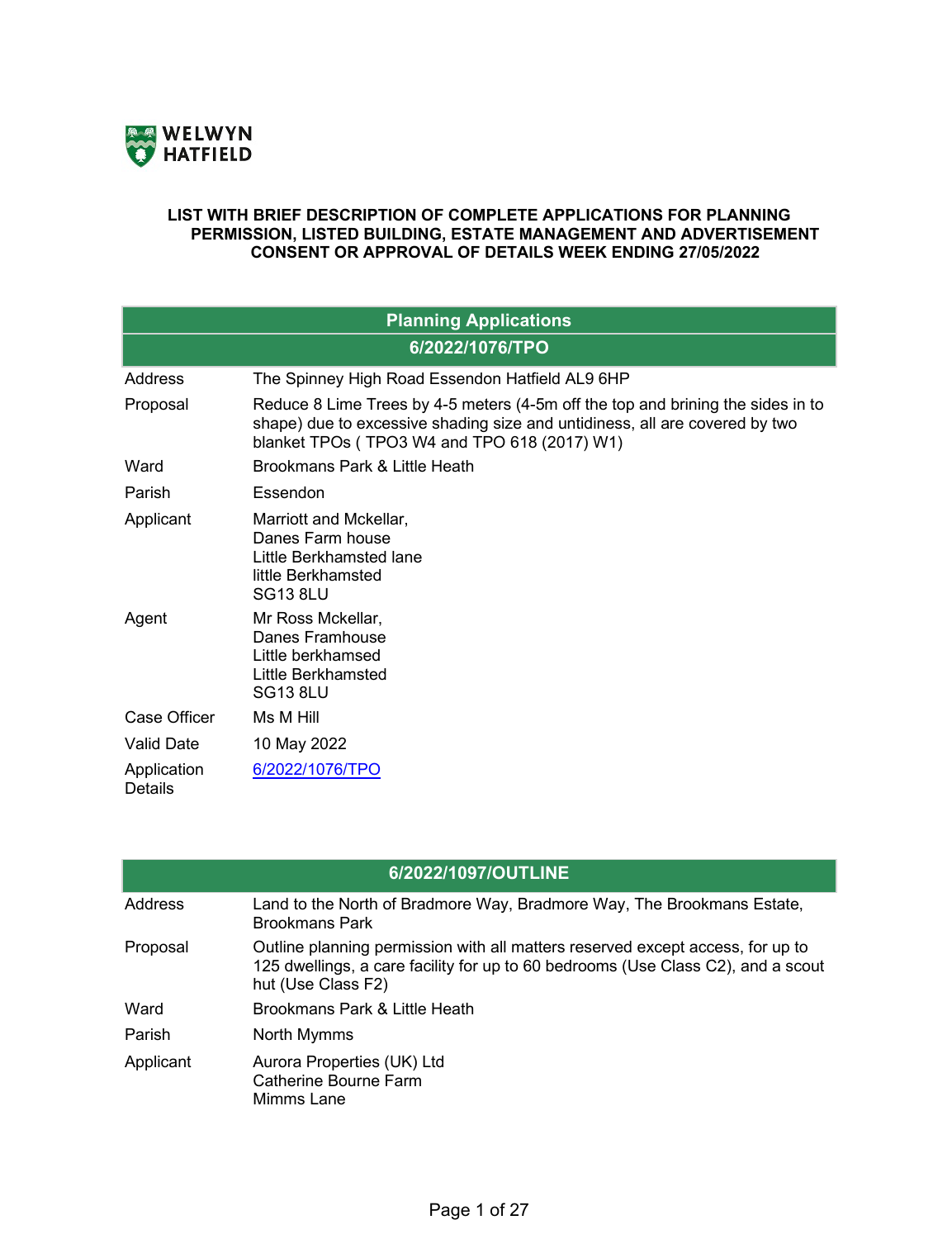|                        | South Mimms<br>EN6 3LY                                        |
|------------------------|---------------------------------------------------------------|
| Agent                  | Liam Sutton<br>13 Arm & Sword Lane<br>Old Hatfield<br>AL9 5EH |
| Case Officer           | Mr David Elmore                                               |
| <b>Valid Date</b>      | 11 May 2022                                                   |
| Application<br>Details | 6/2022/1097/OUTLINE                                           |
| Call In Expiry         | 13 June 2022                                                  |

Date

|                               | 6/2022/1143/HOUSE                                                                                            |
|-------------------------------|--------------------------------------------------------------------------------------------------------------|
| Address                       | 20 Georges Wood Road Hatfield AL9 7BT                                                                        |
| Proposal                      | Erection of first floor extension with replacement roof and single storey front, side<br>and rear extensions |
| Ward                          | Brookmans Park & Little Heath                                                                                |
| Parish                        | North Mymms                                                                                                  |
| Applicant                     | Georgina Curran, 20, Georges Wood Road<br><b>Brookmans Park</b><br>AL97BT                                    |
| Agent                         | Mr Saeed Moinie, Suite 32<br>67/68 Hatton Garden<br>London<br>EC1N <sub>8JY</sub>                            |
| Case Officer                  | <b>Ms Kirsty Shirley</b>                                                                                     |
| <b>Valid Date</b>             | 18 May 2022                                                                                                  |
| Application<br><b>Details</b> | 6/2022/1143/HOUSE                                                                                            |
| Call In Expiry<br>Date        | 14 June 2022                                                                                                 |

|           | 6/2022/1152/COND                                                                                        |
|-----------|---------------------------------------------------------------------------------------------------------|
|           |                                                                                                         |
| Address   | 75 Oaklands Avenue Hatfield AL9 7UH                                                                     |
| Proposal  | Submission of details pursuant to condition 9 (cycle store) on planning<br>application 6/2020/0456/FULL |
| Ward      | Brookmans Park & Little Heath                                                                           |
| Parish    | North Mymms                                                                                             |
| Applicant | Oaklands Redevelopment Ltd<br>c/o The Agent<br>36 Cannon Hill<br>London<br>N14 6LG                      |

٦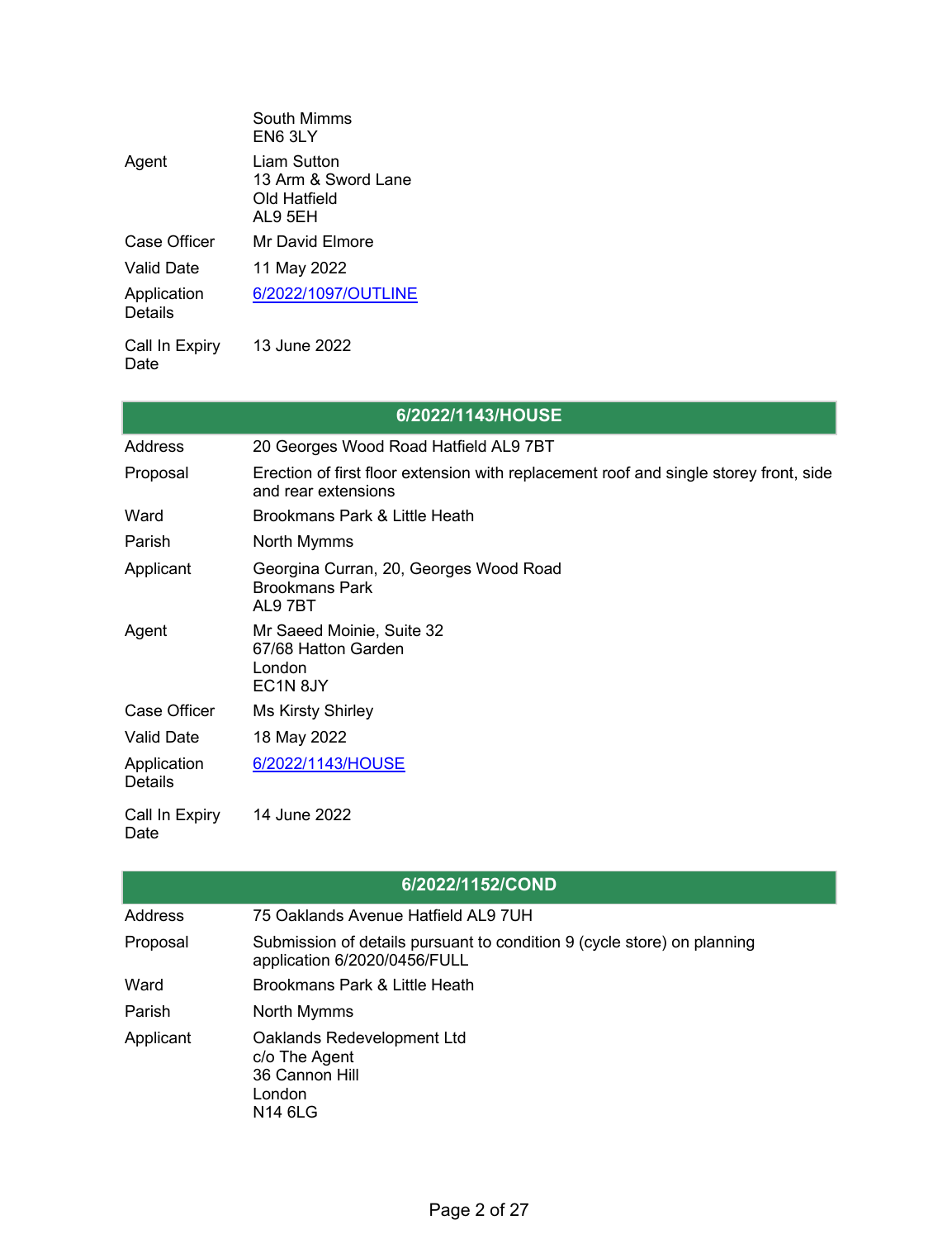| Agent                         | Mr Chris Georgiou<br>36 Cannon Hill<br>London<br><b>N14 6LG</b> |
|-------------------------------|-----------------------------------------------------------------|
| <b>Case Officer</b>           | Ms Ashley Ransome                                               |
| <b>Valid Date</b>             | 19 May 2022                                                     |
| Application<br><b>Details</b> | 6/2022/1152/COND                                                |

## **6/2022/1154/HOUSE**

| Address                       | 39 Calder Avenue Brookmans Park Hatfield AL9 7AH                                                  |
|-------------------------------|---------------------------------------------------------------------------------------------------|
| Proposal                      | Erection of a single storey rear extension                                                        |
| Ward                          | Brookmans Park & Little Heath                                                                     |
| Parish                        | North Mymms                                                                                       |
| Applicant                     | <b>Mrs Katherine Dace</b><br>39 Calder Avenue<br>Hertfordshire<br><b>Brookmans Park</b><br>AL97AH |
| Agent                         | Mr Ross Slater<br>1st Floor<br>311 Chase Road<br>Southgate<br>N14 6JS                             |
| Case Officer                  | Ms Ashley Ransome                                                                                 |
| <b>Valid Date</b>             | 19 May 2022                                                                                       |
| Application<br><b>Details</b> | 6/2022/1154/HOUSE                                                                                 |
| Call In Expiry<br>Date        | 16 June 2022                                                                                      |

| 6/2022/0947/TC |                                                                                                                                                                                                |  |
|----------------|------------------------------------------------------------------------------------------------------------------------------------------------------------------------------------------------|--|
| Address        | 9 The Cloisters Welwyn Garden City Hertfordshire AL8 6DU                                                                                                                                       |  |
| Proposal       | T1- Silver Birch - To reduce by 25%<br>T2- Silver Birch to reduce by 25% because as it is has outgrown its position and<br>the customer is worried it will eventually damage her new driveway. |  |
| Ward           | Handside                                                                                                                                                                                       |  |
| Parish         |                                                                                                                                                                                                |  |
| Applicant      | Mrs Max-Wilson<br>9 The Cloisters<br><b>Hertfordshire</b><br>Welwyn Garden City<br>AL8 6DU                                                                                                     |  |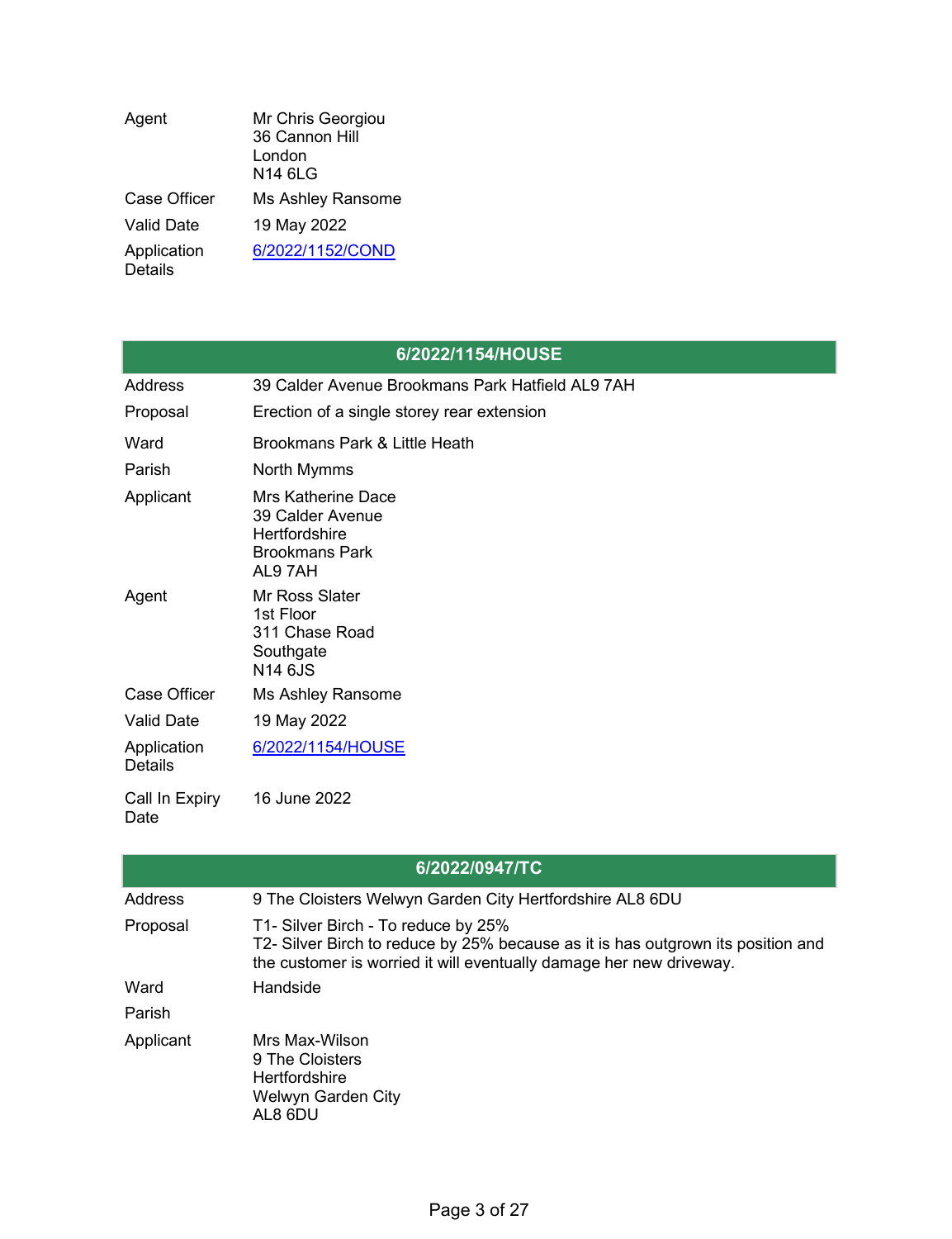| Agent                         | Robinson Tree Services Ltd<br>Beech Farm<br><b>Coopers Green Lane</b><br>St Albans<br>AL4 9HP |
|-------------------------------|-----------------------------------------------------------------------------------------------|
| Case Officer                  | Mr James Hare                                                                                 |
| Valid Date                    | 26 May 2022                                                                                   |
| Application<br><b>Details</b> | 6/2022/0947/TC                                                                                |

| 6/2022/1106/FULL       |                                                                                                                                                                                                                                                                                                                                                                               |  |
|------------------------|-------------------------------------------------------------------------------------------------------------------------------------------------------------------------------------------------------------------------------------------------------------------------------------------------------------------------------------------------------------------------------|--|
| Address                | 1 Longcroft Green Welwyn Garden City AL8 6EP                                                                                                                                                                                                                                                                                                                                  |  |
| Proposal               | Erection of 1 x detached 4 bedroom dwelling and detached 3 and a half storey<br>building accommodating 6 no flats (4 x 2 bedroom and 2 x 3 bedroom flats), car<br>parking, refuse and recycling bins enclosure, secure cycle storage, turning heads<br>and use of the existing vehicular access following the demolition and removal of<br>a pair of semi-detached dwellings. |  |
| Ward                   | Handside                                                                                                                                                                                                                                                                                                                                                                      |  |
| Parish                 |                                                                                                                                                                                                                                                                                                                                                                               |  |
| Applicant              | Mr Douglas Ashworth<br>41 Lower Green<br>Tewin<br>AL6 OLA                                                                                                                                                                                                                                                                                                                     |  |
| Agent                  | Mr Mike Attridge<br>13 Bancroft<br><b>H</b> Itchin<br><b>SG5 1JQ</b>                                                                                                                                                                                                                                                                                                          |  |
| Case Officer           | <b>Ms Louise Sahlke</b>                                                                                                                                                                                                                                                                                                                                                       |  |
| <b>Valid Date</b>      | 12 May 2022                                                                                                                                                                                                                                                                                                                                                                   |  |
| Application<br>Details | 6/2022/1106/FULL                                                                                                                                                                                                                                                                                                                                                              |  |
| Call In Expiry<br>Date | 10 June 2022                                                                                                                                                                                                                                                                                                                                                                  |  |

|                | 6/2022/1115/TC                                                              |
|----------------|-----------------------------------------------------------------------------|
| <b>Address</b> | 2 Lytton Gardens Welwyn Garden City AL8 6EG                                 |
| Proposal       | Reduce oak tree (T1) and apple tree (T3) canopies by 30% to previous points |
| Ward           | Handside                                                                    |
| Parish         |                                                                             |
| Applicant      | <b>Claire Hanley</b><br>2 Lytton Gardens<br>Welwyn Garden City<br>AL8 6EG   |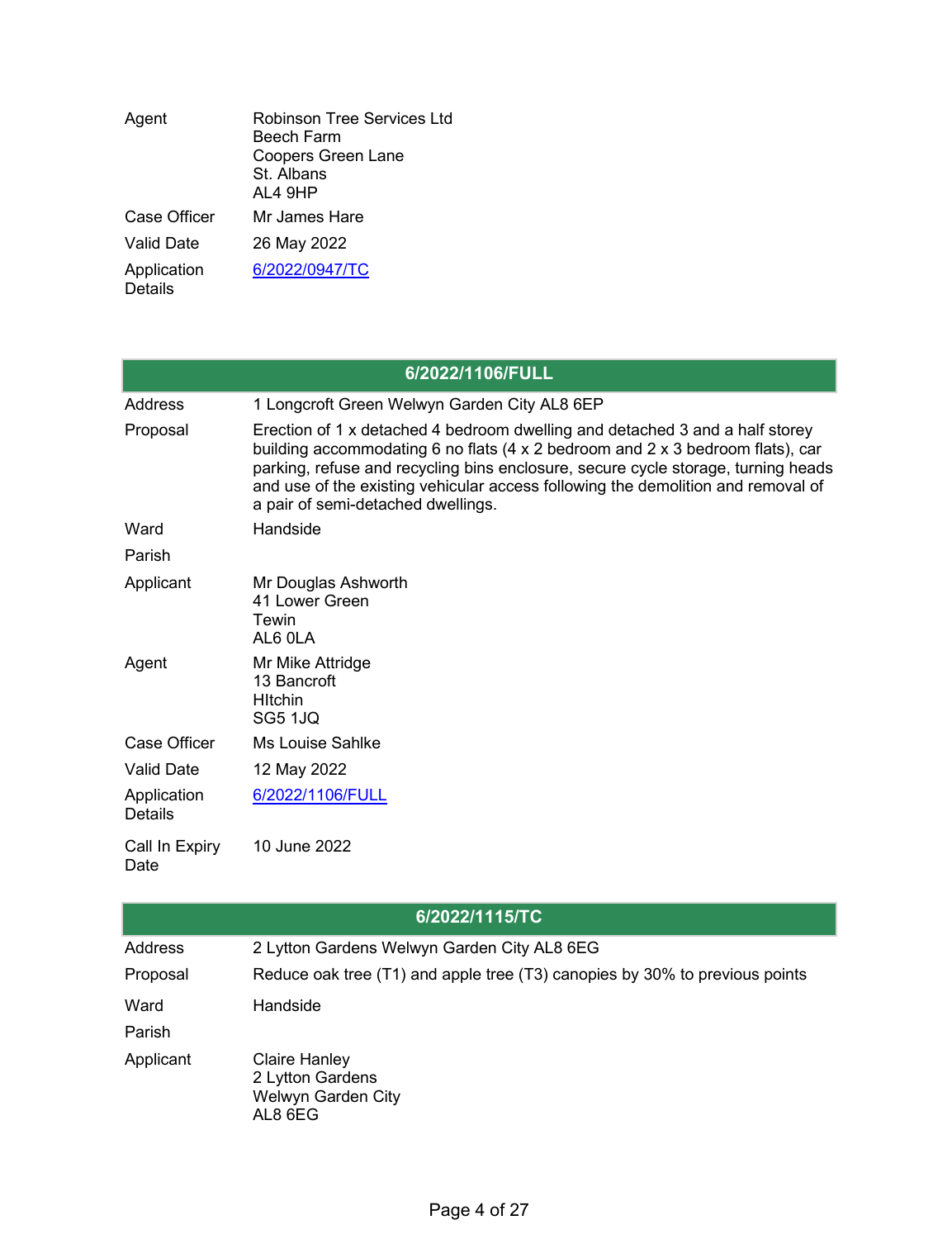| Agent                         | <b>Claire Hanley</b><br>2 Lytton Gardens<br>Welwyn Garden City<br>AL8 6EG |
|-------------------------------|---------------------------------------------------------------------------|
| Case Officer                  | Ms Emma Griffin                                                           |
| <b>Valid Date</b>             | 16 May 2022                                                               |
| Application<br><b>Details</b> | 6/2022/1115/TC                                                            |

| 6/2022/1175/TC                |                                                                                                                                                 |  |
|-------------------------------|-------------------------------------------------------------------------------------------------------------------------------------------------|--|
| Address                       | 203 Handside Lane Welwyn Garden City AL8 6TE                                                                                                    |  |
| Proposal                      | T1 - Yew Tree - Looking to be felled and the stump to be ground out to 15cm<br>below ground level to increase space and the light in the garden |  |
| Ward                          | Handside                                                                                                                                        |  |
| Parish                        |                                                                                                                                                 |  |
| Applicant                     | <b>Wavey Tree Care</b><br>4 Kingsmead<br>Nazeing Road<br>Nazeing<br>EN9 2JA                                                                     |  |
| Agent                         | <b>Kurt Raas</b><br>4 Kingsmead<br>Nazeing Road<br>Nazeing<br>EN9 2JA                                                                           |  |
| Case Officer                  | Mr James Hare                                                                                                                                   |  |
| <b>Valid Date</b>             | 23 May 2022                                                                                                                                     |  |
| Application<br><b>Details</b> | 6/2022/1175/TC                                                                                                                                  |  |

|                | 6/2022/1201/TC                                                          |
|----------------|-------------------------------------------------------------------------|
| <b>Address</b> | 9 Newfields Welwyn Garden City AL8 6YS                                  |
| Proposal       | 1 x Sycamore to remove lowest 5 branches back to main trunk - see photo |
| Ward<br>Parish | Handside                                                                |
| Applicant      | Ms Paula Landow<br>9 Newfields<br>Welwyn Garden City<br>AL8 6YS         |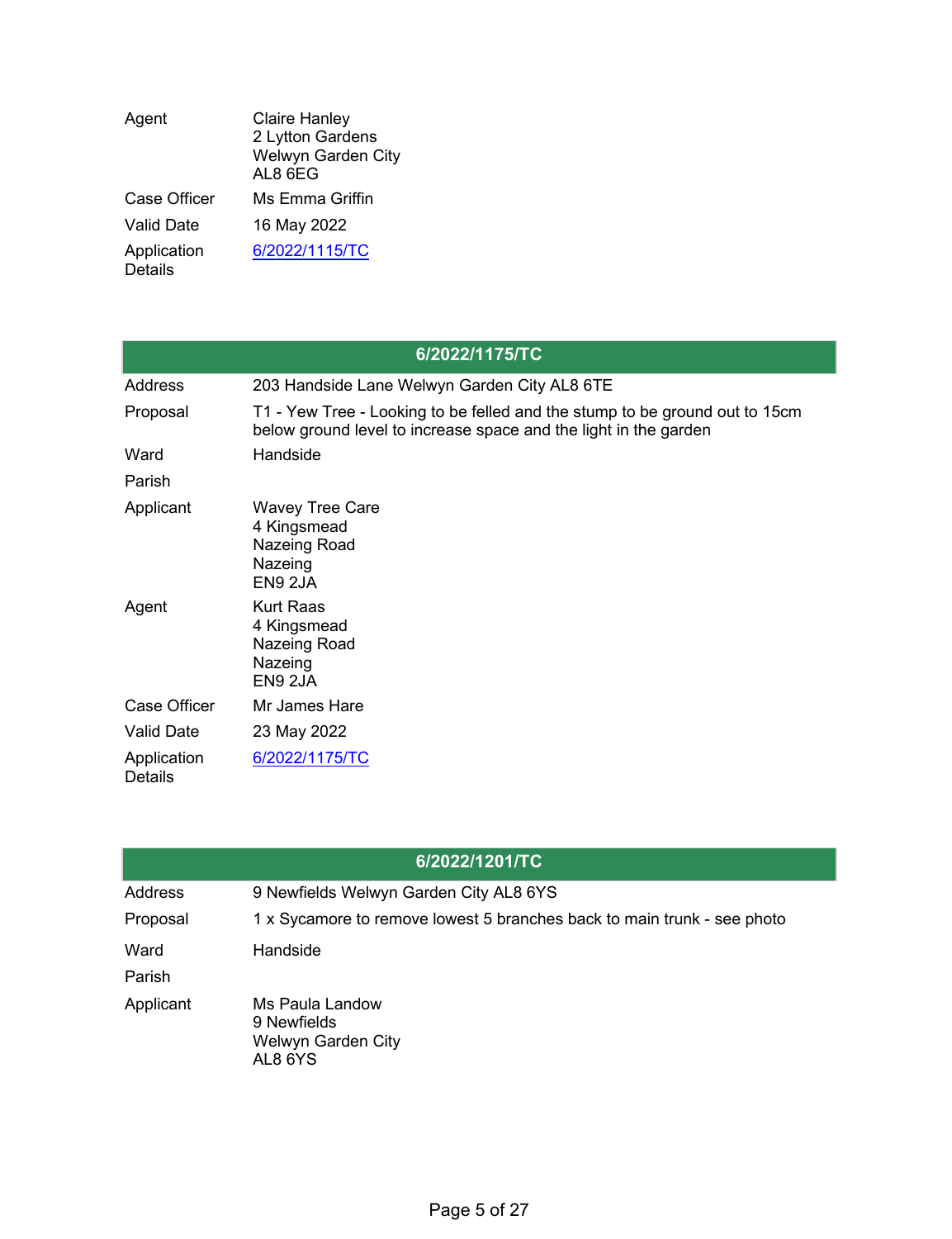| Agent                         | Mrs Kate Ryan<br>15 Great Ganett<br>Welwyn Garden City<br>AL7 3DA |
|-------------------------------|-------------------------------------------------------------------|
| Case Officer                  | Ms Emma Griffin                                                   |
| Valid Date                    | 24 May 2022                                                       |
| Application<br><b>Details</b> | 6/2022/1201/TC                                                    |

| 6/2022/1079/FULL              |                                                                                                                   |  |
|-------------------------------|-------------------------------------------------------------------------------------------------------------------|--|
| Address                       | Rear Of 36 Town Centre Hatfield Hertfordshire AL10 0LD                                                            |  |
| Proposal                      | Alterations to side and rear (front) elevations to change existing access of the<br>takeaway (part retrospective) |  |
| Ward                          | Hatfield Cent.                                                                                                    |  |
| Parish                        | Hatfield                                                                                                          |  |
| Applicant                     | Mr. Mehmet Kabala<br>Rear Of 36 Town Centre<br>Hertfordshire<br>Hatfield<br><b>AL10 0LD</b>                       |  |
| Agent                         | ADA GROUP, 453 West Green Road<br>London<br><b>N15 3PW</b>                                                        |  |
| Case Officer                  | Ms Elizabeth Mugova                                                                                               |  |
| <b>Valid Date</b>             | 17 May 2022                                                                                                       |  |
| Application<br><b>Details</b> | 6/2022/1079/FULL                                                                                                  |  |
| Call In Expiry<br>Date        | 16 June 2022                                                                                                      |  |

|                | 6/2022/1135/LAWP                                                                             |
|----------------|----------------------------------------------------------------------------------------------|
| <b>Address</b> | 76 Birchwood Avenue Hatfield AL10 0PS                                                        |
| Proposal       | Certificate of lawfulness for the erection of a front porch                                  |
| Ward           | Hatfield Cent.                                                                               |
| Parish         | Hatfield                                                                                     |
| Applicant      | Mr Dorel Gliga<br>76 Birchwood Avenue<br><b>Hertfordshire</b><br>Hatfield<br><b>AL10 0PS</b> |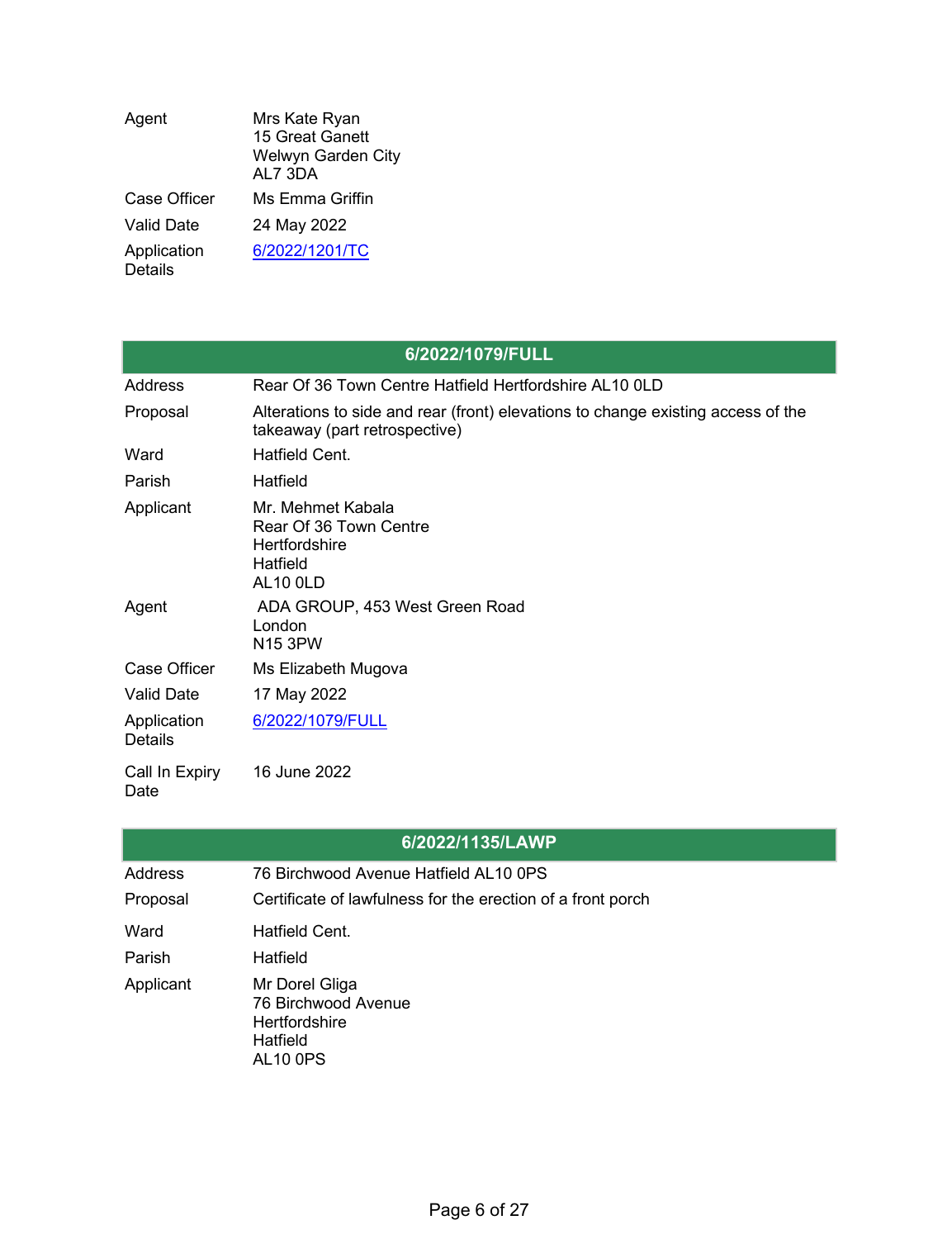| Agent                         | Mr Andrei Craiescu<br>65 Paston Road<br><b>Hemel Hempstead</b><br><b>HP2 5AY</b> |
|-------------------------------|----------------------------------------------------------------------------------|
| <b>Case Officer</b>           | <b>Ms Kirsty Shirley</b>                                                         |
| <b>Valid Date</b>             | 17 May 2022                                                                      |
| Application<br><b>Details</b> | 6/2022/1135/LAWP                                                                 |

| 6/2022/1116/COND              |                                                                                                                            |  |
|-------------------------------|----------------------------------------------------------------------------------------------------------------------------|--|
| Address                       | 22 High Dells Hatfield Hertfordshire AL10 9HU                                                                              |  |
| Proposal                      | Submission of details pursuant to Condition 2 (details of secure cycle parking) on<br>planning permission 6/2021/2968/FULL |  |
| Ward                          | <b>Hatfield South West</b>                                                                                                 |  |
| Parish                        | Hatfield                                                                                                                   |  |
| Applicant                     | Mr George Stratis<br>22 High Dells<br><b>Hertfordshire</b><br>Hatfield<br><b>AL10 9HU</b>                                  |  |
| Agent                         | Mr Samir Lariko<br>Lariko Architects<br><b>PO Box 388</b><br>WARE<br><b>SG12 4FZ</b>                                       |  |
| Case Officer                  | Ms Elizabeth Mugova                                                                                                        |  |
| <b>Valid Date</b>             | 16 May 2022                                                                                                                |  |
| Application<br><b>Details</b> | 6/2022/1116/COND                                                                                                           |  |

|           | 6/2022/1096/FULL                                                                                                                            |
|-----------|---------------------------------------------------------------------------------------------------------------------------------------------|
| Address   | H R Owen Mosquito Way Hatfield AL10 9WN                                                                                                     |
| Proposal  | Installation of an external sprinkler tack in the back of house yard area, to<br>support the fire strategy requirements of the development. |
| Ward      | <b>Hatfield Villages</b>                                                                                                                    |
| Parish    | Hatfield                                                                                                                                    |
| Applicant | Hatfield 6939 Ltd<br>H R Owen Mosquito Way<br><b>Hertfordshire</b><br>Hatfield<br><b>AL10 9WN</b>                                           |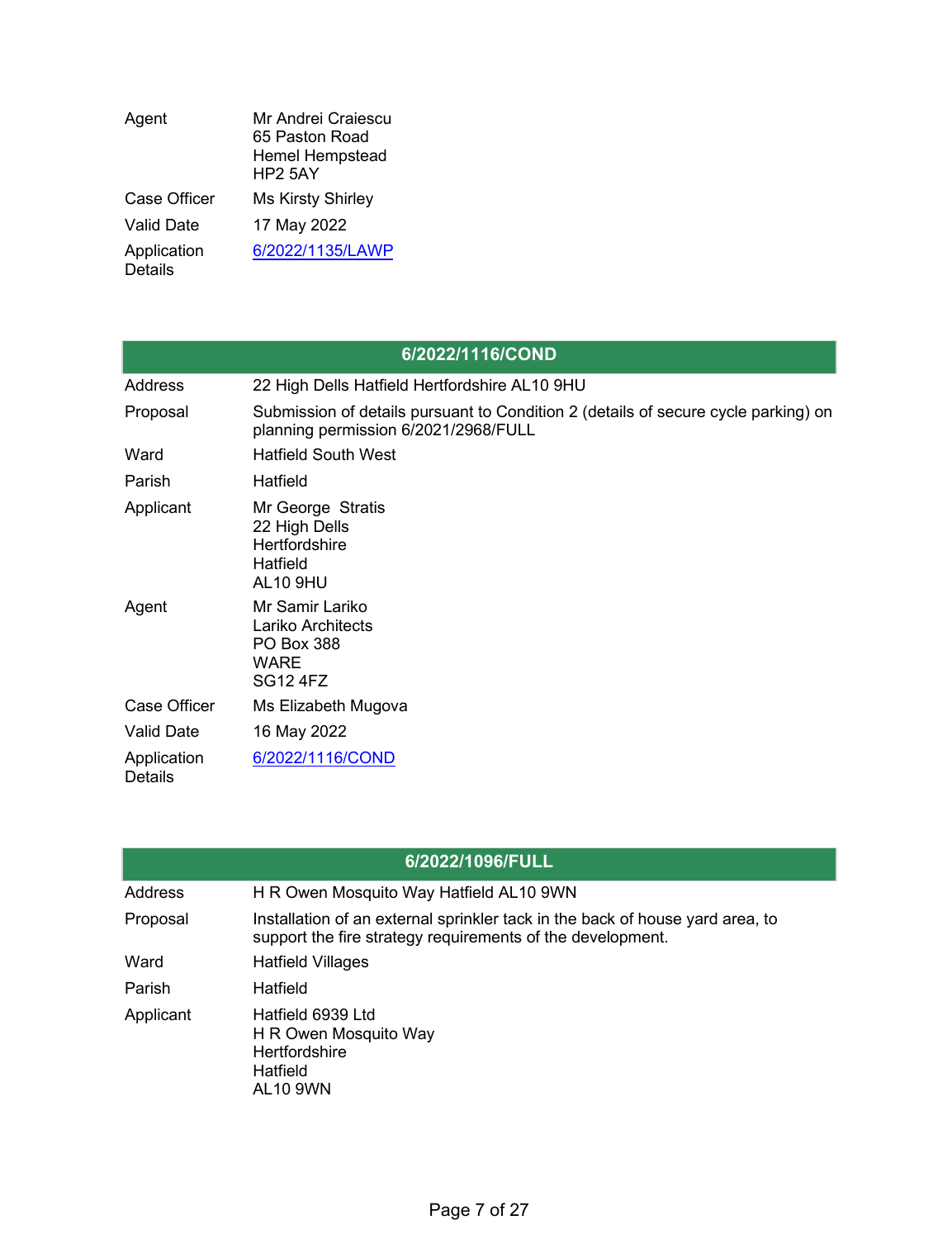| Agent                         | Ms F Sheppard<br>Shoot Lodge<br>Lawrence End Road<br>Wandon Green<br>Hertfordshire<br>LU2 8PH |
|-------------------------------|-----------------------------------------------------------------------------------------------|
| Case Officer                  | Ms Elizabeth Mugova                                                                           |
| Valid Date                    | 11 May 2022                                                                                   |
| Application<br><b>Details</b> | 6/2022/1096/FULL                                                                              |
| Call In Expiry                | 15 June 2022                                                                                  |

Date

| 6/2022/1109/HOUSE             |                                                                                                                                           |  |
|-------------------------------|-------------------------------------------------------------------------------------------------------------------------------------------|--|
| Address                       | 16 Nimrod Drive Hatfield AL10 9LS                                                                                                         |  |
| Proposal                      | Single storey rear extension to facilitate the creation of open plan kitchen/dining<br>area, as well as extension to existing front porch |  |
| Ward                          | <b>Hatfield Villages</b>                                                                                                                  |  |
| Parish                        | Hatfield                                                                                                                                  |  |
| Applicant                     | Mr Sharif<br>107 Woodland Drive<br>St Albans<br>AL4 0EN                                                                                   |  |
| Agent                         | Mr Shah Nabi<br><b>31 Tavistock Avenue</b><br>St Albans<br>AL1 2NQ                                                                        |  |
| Case Officer                  | Ms Ashley Ransome                                                                                                                         |  |
| <b>Valid Date</b>             | 13 May 2022                                                                                                                               |  |
| Application<br><b>Details</b> | 6/2022/1109/HOUSE                                                                                                                         |  |
| Call In Expiry<br>Date        | 16 June 2022                                                                                                                              |  |

|                | 6/2022/1110/LAWP                                                            |
|----------------|-----------------------------------------------------------------------------|
| <b>Address</b> | 16 Nimrod Drive Hatfield AL10 9LS                                           |
| Proposal       | Certificate of lawfulness for the creation of rear dormers to existing roof |
| Ward           | Hatfield Villages                                                           |
| Parish         | Hatfield                                                                    |
| Applicant      | Mr Sharif<br>107 Woodland Drive<br>St Albans<br>AL4 0EN                     |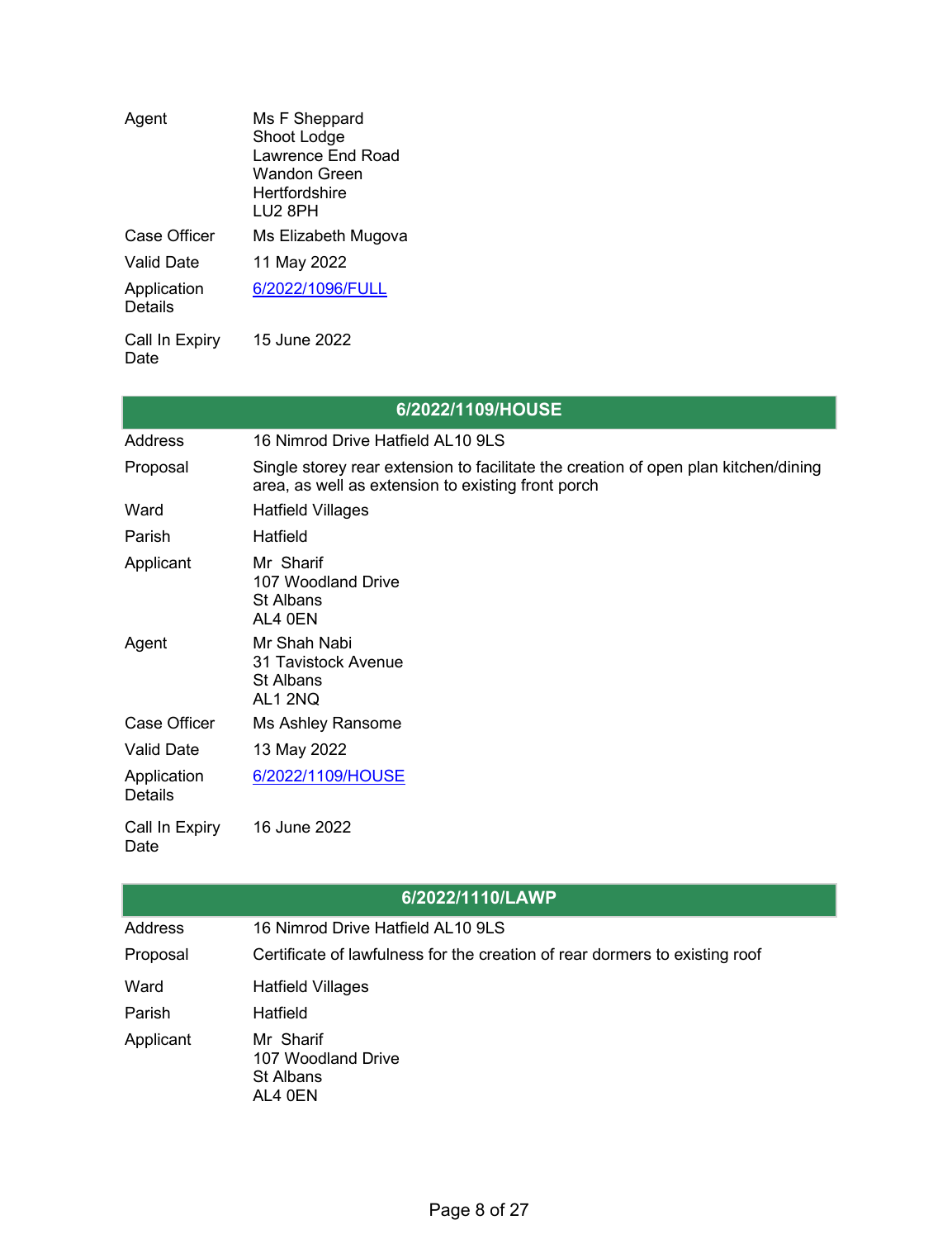| Agent                         | Mr Shah Nabi<br>31 Tavistock Avenue<br>Tavistock Avenue<br>St Albans<br>AL1 2NQ |
|-------------------------------|---------------------------------------------------------------------------------|
| Case Officer                  | Ms Ashley Ransome                                                               |
| Valid Date                    | 13 May 2022                                                                     |
| Application<br><b>Details</b> | 6/2022/1110/LAWP                                                                |

|                               | 6/2022/1136/LAWP                                                                                                                                     |
|-------------------------------|------------------------------------------------------------------------------------------------------------------------------------------------------|
| Address                       | 64 Walker Grove Hatfield Hertfordshire AL10 9PL                                                                                                      |
| Proposal                      | Change of use from Use Class C3(a) (dwellinghouse) to Use Class C3(b) (up to<br>six people living together as a single household and receiving care) |
| Ward                          | <b>Hatfield Villages</b>                                                                                                                             |
| Parish                        | Hatfield                                                                                                                                             |
| Applicant                     | Cenna Care Ltd<br>c/o Carter Jonas<br><b>One Station Square</b><br>Cambridge<br>CB1 2GA                                                              |
| Agent                         | Mr John Mason<br>1 Station Square<br>Cambridge<br>CB1 2GA                                                                                            |
| <b>Case Officer</b>           | <b>Ms Kirsty Shirley</b>                                                                                                                             |
| Valid Date                    | 17 May 2022                                                                                                                                          |
| Application<br><b>Details</b> | 6/2022/1136/LAWP                                                                                                                                     |

|                | 6/2022/1160/PN8                                                                                                                                                                                         |
|----------------|---------------------------------------------------------------------------------------------------------------------------------------------------------------------------------------------------------|
| <b>Address</b> | 43 Green Lanes Hatfield AL10 9JU                                                                                                                                                                        |
| Proposal       | Prior approval for the erection of a single storey rear extension measuring 4m in<br>depth, 2.86m in height and 2.5m to the eaves with roof light following the<br>demotiltion of existing conservatory |
| Ward           | <b>Hatfield Villages</b>                                                                                                                                                                                |
| Parish         | Hatfield                                                                                                                                                                                                |
| Applicant      | Mr M Ford<br>43 Green Lanes<br><b>Hertfordshire</b><br>Hatfield<br><b>AL10 9JU</b>                                                                                                                      |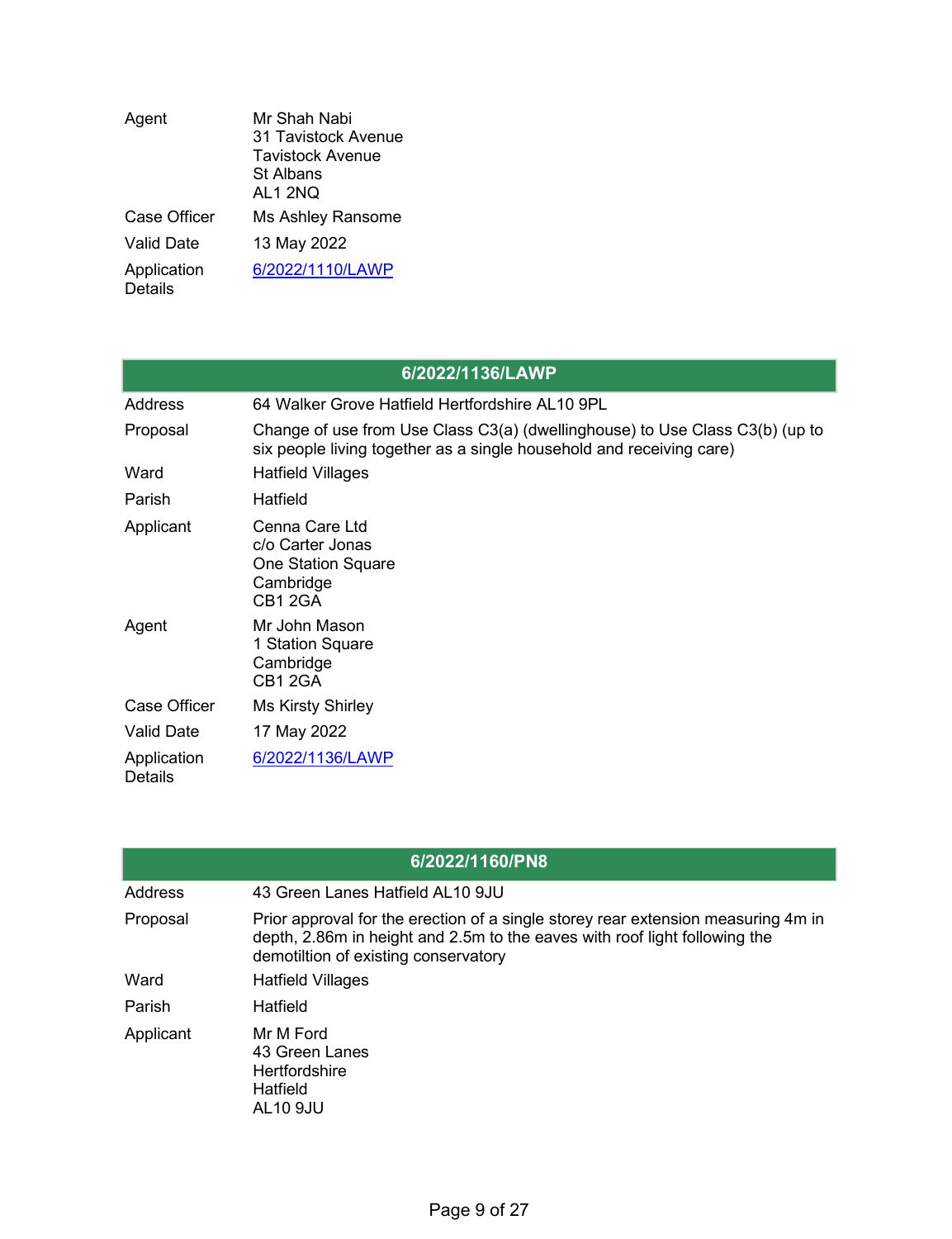| Agent                         | Mr S Cook<br><b>HFD House</b><br>60a Bridge Road East<br>Welwyn Garden City<br>AL7 1JU |
|-------------------------------|----------------------------------------------------------------------------------------|
| Case Officer                  | Mrs Kerrie Charles                                                                     |
| Valid Date                    | 19 May 2022                                                                            |
| Application<br><b>Details</b> | 6/2022/1160/PN8                                                                        |

| 6/2022/1165/FULL              |                                                                                                                               |  |
|-------------------------------|-------------------------------------------------------------------------------------------------------------------------------|--|
| Address                       | 1 Hatfield Avenue Hatfield AL10 9UA                                                                                           |  |
| Proposal                      | Erection of a prefabricated metal vehicle canopy/shelter.                                                                     |  |
| Ward                          | <b>Hatfield Villages</b>                                                                                                      |  |
| Parish                        | Hatfield                                                                                                                      |  |
| Applicant                     | Porsche Retail Group<br>Porsche Centre Hatfield<br>1 Hatfield Avenue<br><b>Hertfordshire</b><br>Chichester<br><b>PO19 1NB</b> |  |
| Agent                         | <b>Steve Duffy</b><br>61 North Street<br>Chichester<br><b>PO19 1NB</b>                                                        |  |
| <b>Case Officer</b>           | <b>Ms Kirsty Shirley</b>                                                                                                      |  |
| <b>Valid Date</b>             | 20 May 2022                                                                                                                   |  |
| Application<br><b>Details</b> | 6/2022/1165/FULL                                                                                                              |  |
| Call In Expiry<br>Date        | 15 June 2022                                                                                                                  |  |

| 6/2022/1189/HOUSE |                                                                                                  |  |
|-------------------|--------------------------------------------------------------------------------------------------|--|
| <b>Address</b>    | 120 Boundary Lane Welwyn Garden City Hertfordshire AL7 4DL                                       |  |
| Proposal          | Erection of two storey side extension, new front porch and external works to rear<br>of property |  |
| Ward              | Hollybush                                                                                        |  |
| Parish            |                                                                                                  |  |
| Applicant         | Mr and Mrs Hubbard<br>120 Boundary Lane<br><b>Hertfordshire</b><br>Welwyn Garden City<br>AL7 4DL |  |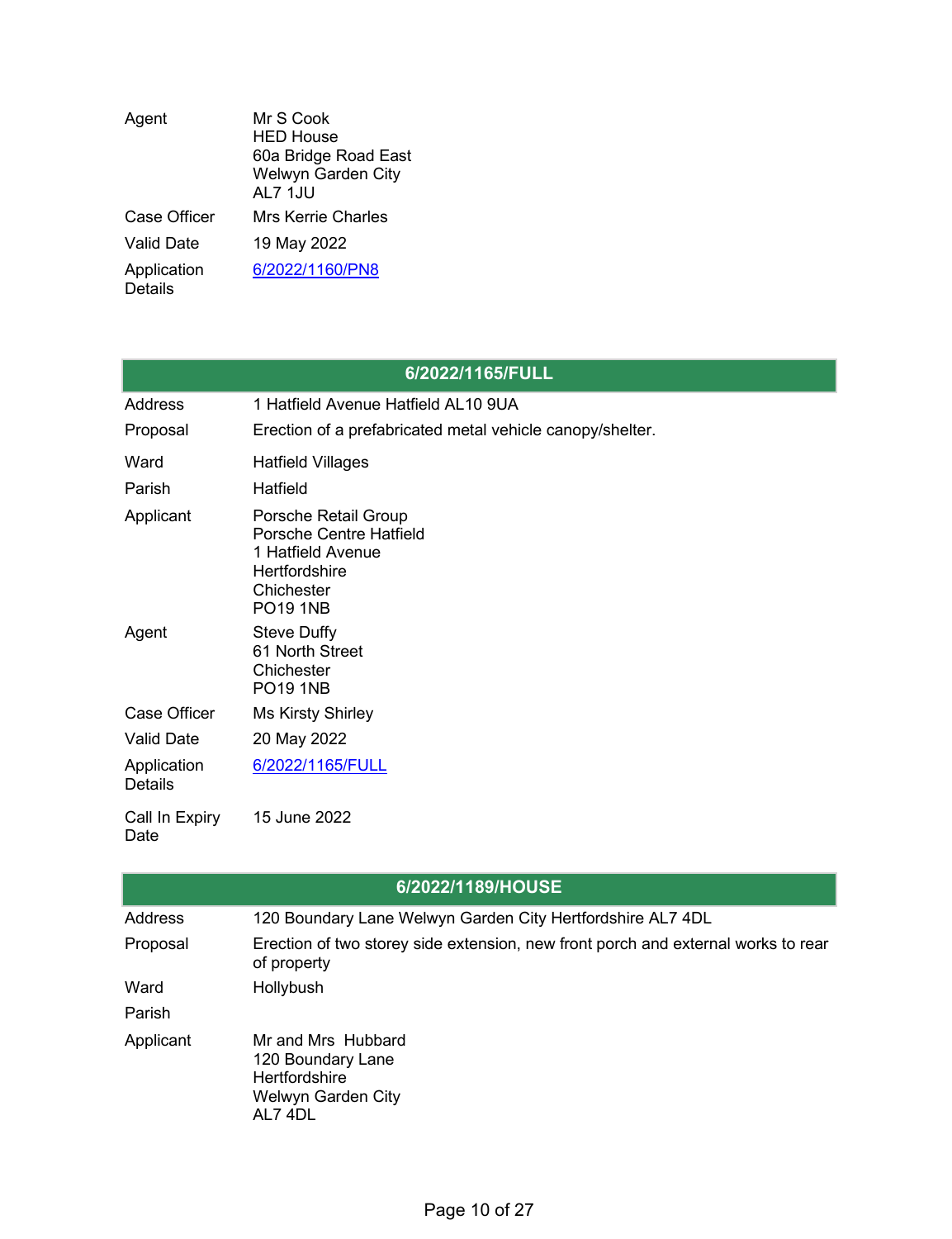| Agent                         | Mr Joe Reader<br>Suite 10<br>18 Walsworth Road<br>Hitchin<br>SG4 9SP |
|-------------------------------|----------------------------------------------------------------------|
| Case Officer                  | Mrs Sarah Madyausiku                                                 |
| Valid Date                    | 24 May 2022                                                          |
| Application<br><b>Details</b> | 6/2022/1189/HOUSE                                                    |
| Call In Expiry<br>Date        | 16 June 2022                                                         |

| 6/2022/1148/HOUSE             |                                                                                   |  |
|-------------------------------|-----------------------------------------------------------------------------------|--|
| <b>Address</b>                | 17 West Mead Welwyn Garden City AL7 4SA                                           |  |
| Proposal                      | Erection of single storey side and rear extension                                 |  |
| Ward                          | <b>Howlands</b>                                                                   |  |
| Parish                        |                                                                                   |  |
| Applicant                     | Mr & Mrs Cameron<br>17 West Mead<br>Hertfordshire<br>Welwyn Garden City<br>AL74SA |  |
| Agent                         | Mr Liam O'Sullivan<br>14 Westfields<br>St Albans<br>AL34LP                        |  |
| Case Officer                  | <b>Ms Kirsty Shirley</b>                                                          |  |
| <b>Valid Date</b>             | 19 May 2022                                                                       |  |
| Application<br><b>Details</b> | 6/2022/1148/HOUSE                                                                 |  |
| Call In Expiry<br>Date        | 16 June 2022                                                                      |  |

| 6/2022/1174/HOUSE |                                                                                                                   |  |
|-------------------|-------------------------------------------------------------------------------------------------------------------|--|
| Address           | 71 Beehive Lane Welwyn Garden City AL7 4BN                                                                        |  |
| Proposal          | Installation of raised rooflight in single storey rear extension                                                  |  |
| Ward<br>Parish    | Howlands                                                                                                          |  |
| Applicant         | Mr & Ms Leonard & Beth Ceasar & Mateer<br>71 Beehive Lane<br><b>Hertfordshire</b><br>Welwyn Garden City<br>AL74BN |  |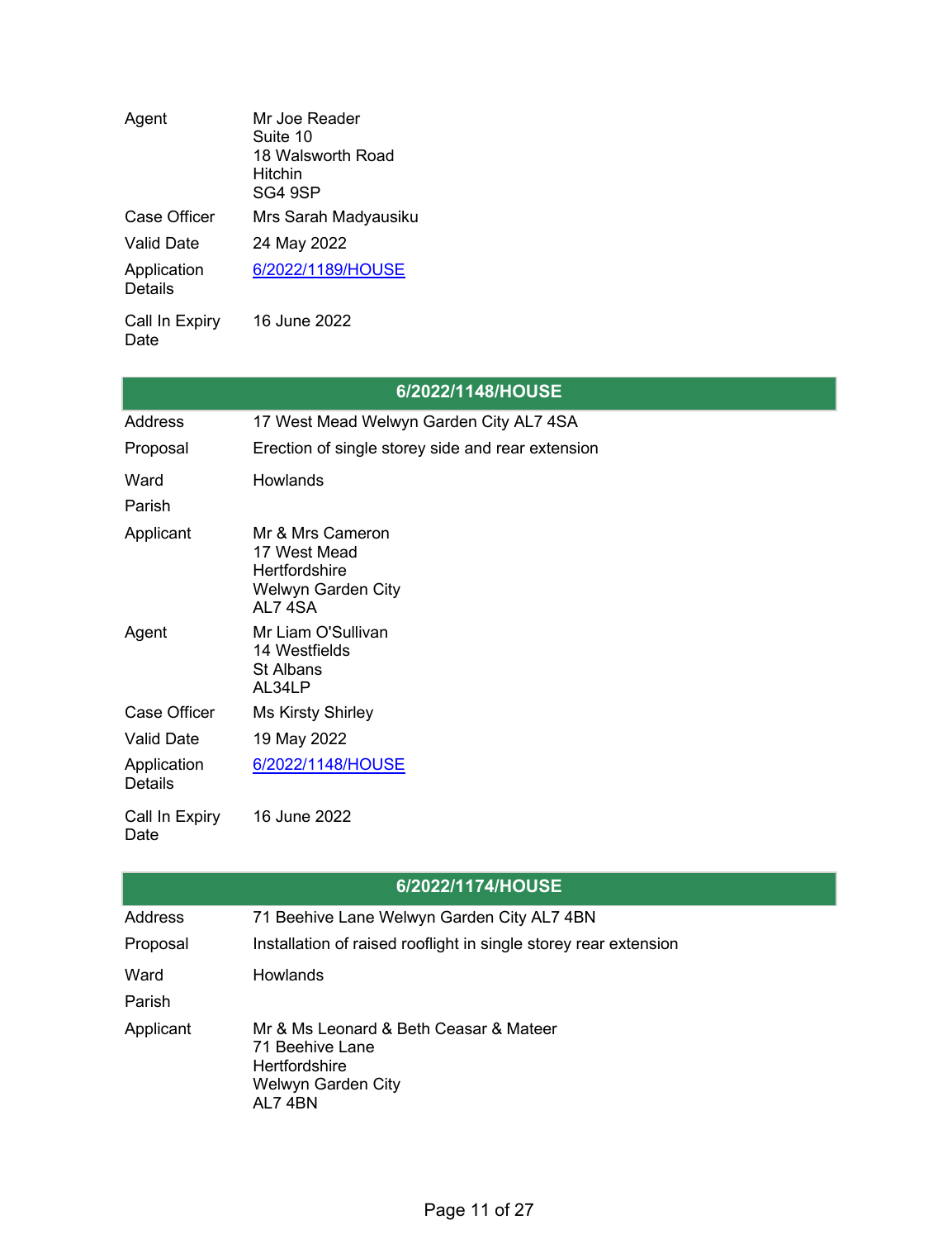| Agent                         | Ms Kate Nicklin<br>24 Fieldhead Road<br>Sheffield<br>S8 0ZX |
|-------------------------------|-------------------------------------------------------------|
| <b>Case Officer</b>           | Mrs Sarah Madyausiku                                        |
| Valid Date                    | 23 May 2022                                                 |
| Application<br><b>Details</b> | 6/2022/1174/HOUSE                                           |
| Call In Expiry                | 15 June 2022                                                |

Date

|                               | 6/2022/1122/COND                                                                                      |
|-------------------------------|-------------------------------------------------------------------------------------------------------|
| Address                       | 23A The Ridgeway Cuffley Potters Bar EN6 4BB                                                          |
| Proposal                      | Submission of details pursuant to Condition 1 (materials) on plannng reference<br>6/2021/2481/FULL    |
| Ward                          | Northaw and Cuffley                                                                                   |
| Parish                        | Northaw and Cuffley                                                                                   |
| Applicant                     | Mr David Jones<br>23a The Ridgeway<br>Cuffley<br><b>Hertfordshire</b><br><b>Potters Bar</b><br>EN64BB |
| Agent                         | Mr Les Fenton<br>67 Daisy Drive<br><b>Hatfield</b><br><b>AL10 9FR</b>                                 |
| Case Officer                  | <b>Ms Kirsty Shirley</b>                                                                              |
| <b>Valid Date</b>             | 24 May 2022                                                                                           |
| Application<br><b>Details</b> | 6/2022/1122/COND                                                                                      |

|          | 6/2022/1132/HOUSE                                                                                               |
|----------|-----------------------------------------------------------------------------------------------------------------|
| Address  | 21 Homewood Avenue Cuffley Potters Bar Hertfordshire EN6 4QG                                                    |
| Proposal | Erection of a two storey rear extension, first floor side extension, two storey front<br>extension and new roof |
| Ward     | Northaw and Cuffley                                                                                             |
| Parish   | Northaw and Cuffley                                                                                             |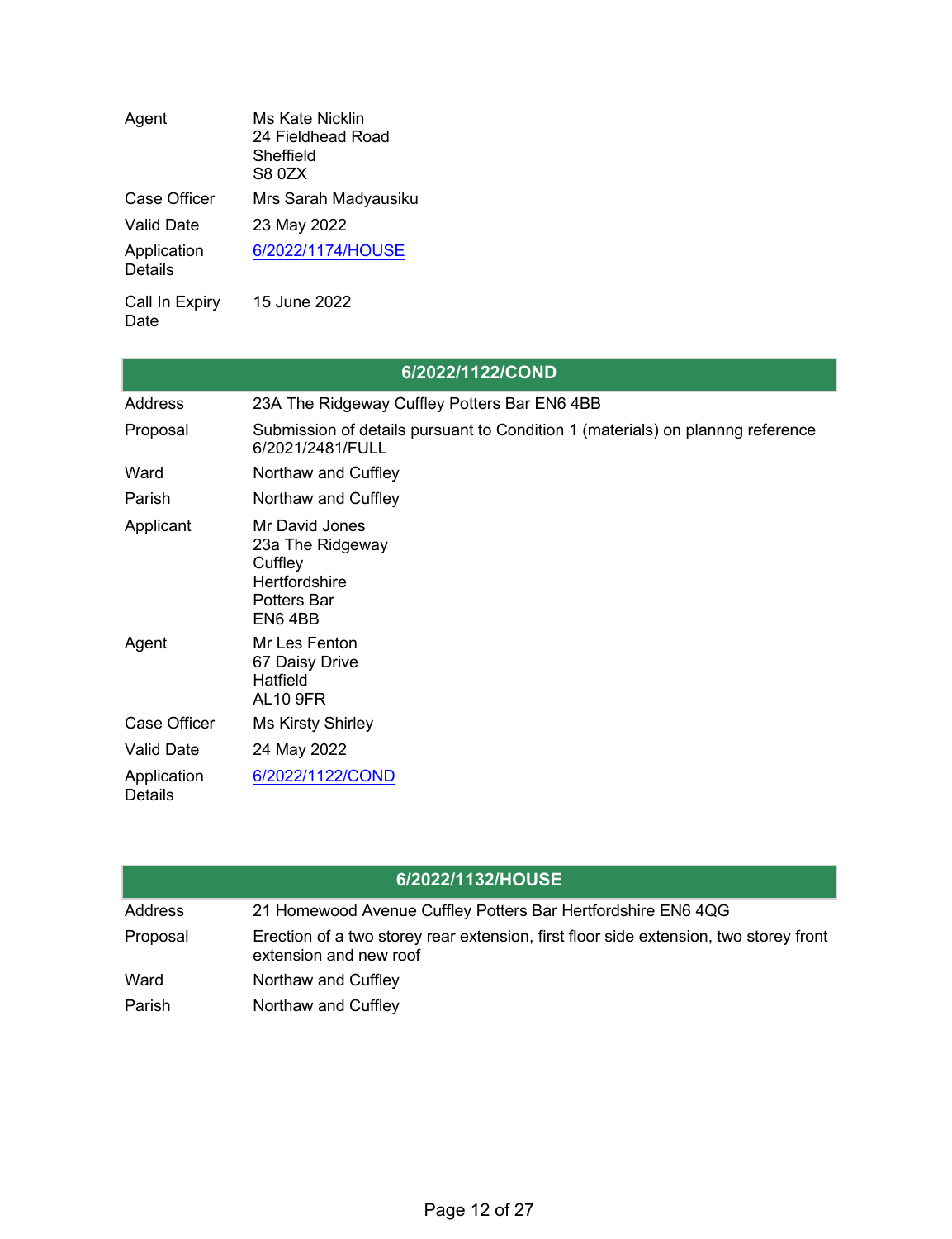| Applicant              | Michael Evans,<br>21 Homewood Avenue<br>Cuffley<br>Hertfordshire<br>Potters Bar<br>EN6 4QG |
|------------------------|--------------------------------------------------------------------------------------------|
| Agent                  | Josh Fussell,<br>22a Holtwhite Avenue<br>Holtwhite Avenue<br>Enfield<br>EN2 0RS            |
| Case Officer           | Ms Ashley Ransome                                                                          |
| Valid Date             | 17 May 2022                                                                                |
| Application<br>Details | 6/2022/1132/HOUSE                                                                          |
| Call In Expiry<br>Date | 16 June 2022                                                                               |

| 6/2022/1172/LAWP              |                                                                                                     |
|-------------------------------|-----------------------------------------------------------------------------------------------------|
| Address                       | 2 King James Avenue Cuffley Potters Bar Hertfordshire<br>EN6 4LR                                    |
| Proposal                      | Certificate of lawfulness for the conversion of garage into habitable space                         |
| Ward                          | Northaw and Cuffley                                                                                 |
| Parish                        | Northaw and Cuffley                                                                                 |
| Applicant                     | Mr Ozsoy,<br>2 King James Avenue<br>Cuffley<br><b>Hertfordshire</b><br><b>Potters Bar</b><br>EN64LR |
| Agent                         | Mr Berkan Demir,<br>1 Marmion Close<br>London<br>e4 8en                                             |
| Case Officer                  | <b>Ms Kirsty Shirley</b>                                                                            |
| <b>Valid Date</b>             | 23 May 2022                                                                                         |
| Application<br><b>Details</b> | 6/2022/1172/LAWP                                                                                    |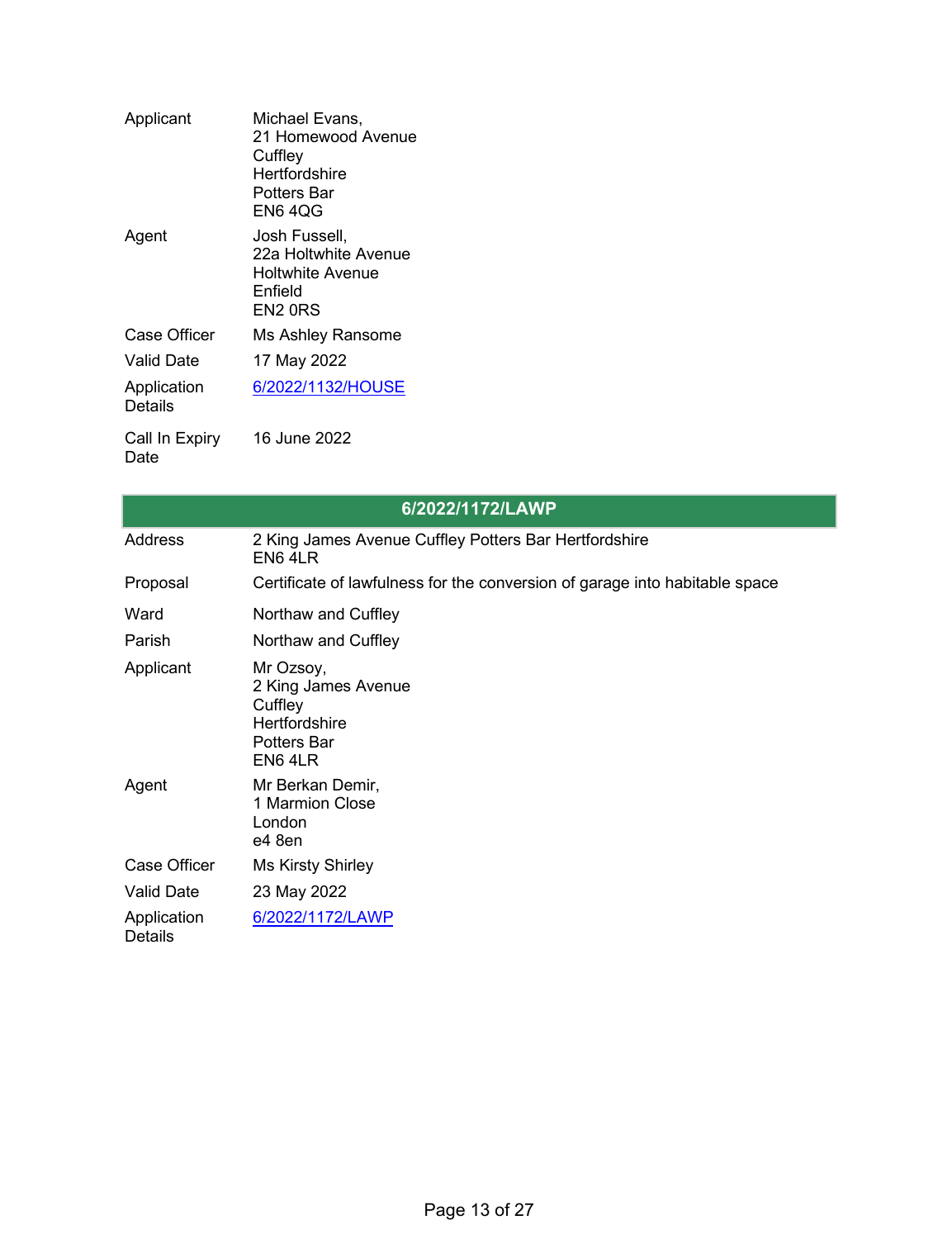| 6/2022/0863/FULL       |                                                                                                                                                                                                          |
|------------------------|----------------------------------------------------------------------------------------------------------------------------------------------------------------------------------------------------------|
| Address                | Unit 13 Peartree Farm Welwyn Garden City AL7 3UW                                                                                                                                                         |
| Proposal               | Erection of detached two-storey brick building for B1 use with designated parking<br>spaces for 6 vehicles and secure storage housing for 6 bicycles following<br>demolition of existing timber building |
| Ward                   | Peartree                                                                                                                                                                                                 |
| Parish                 |                                                                                                                                                                                                          |
| Applicant              | Mrs Brigid Talbot, Unit 13 Peartree Farm<br><b>Hertfordshire</b><br>Welwyn Garden City<br>AL7 3UW                                                                                                        |
| Agent                  | Mrs Brigid Talbot, Unit 13 Peartree Farm<br>Hertfordshire<br>Welwyn Garden City<br>AL7 3UW                                                                                                               |
| Case Officer           | Ms Emily Stainer                                                                                                                                                                                         |
| Valid Date             | 23 May 2022                                                                                                                                                                                              |
| Application<br>Details | 6/2022/0863/FULL                                                                                                                                                                                         |
| Call In Expiry<br>Date | 13 June 2022                                                                                                                                                                                             |

| 6/2022/1145/HOUSE             |                                                                                                       |  |
|-------------------------------|-------------------------------------------------------------------------------------------------------|--|
| Address                       | 9 Duncan Close Welwyn Garden City Hertfordshire AL7 3XP                                               |  |
| Proposal                      | Erection of a single storey rear extension with insertion of roof light                               |  |
| Ward                          | Peartree                                                                                              |  |
| Parish                        |                                                                                                       |  |
| Applicant                     | Mr. & Mrs. M. Wheeler, 9 Duncan Close<br><b>Hertfordshire</b><br><b>Welwyn Garden City</b><br>AL7 3XP |  |
| Agent                         | Mr. S. Cook<br><b>HED House</b><br>60a Bridge Road East<br>Welwyn Garden City<br>AL7 1JU              |  |
| Case Officer                  | Mrs Sarah Madyausiku                                                                                  |  |
| <b>Valid Date</b>             | 18 May 2022                                                                                           |  |
| Application<br><b>Details</b> | 6/2022/1145/HOUSE                                                                                     |  |
| Call In Expiry<br>Date        | 15 June 2022                                                                                          |  |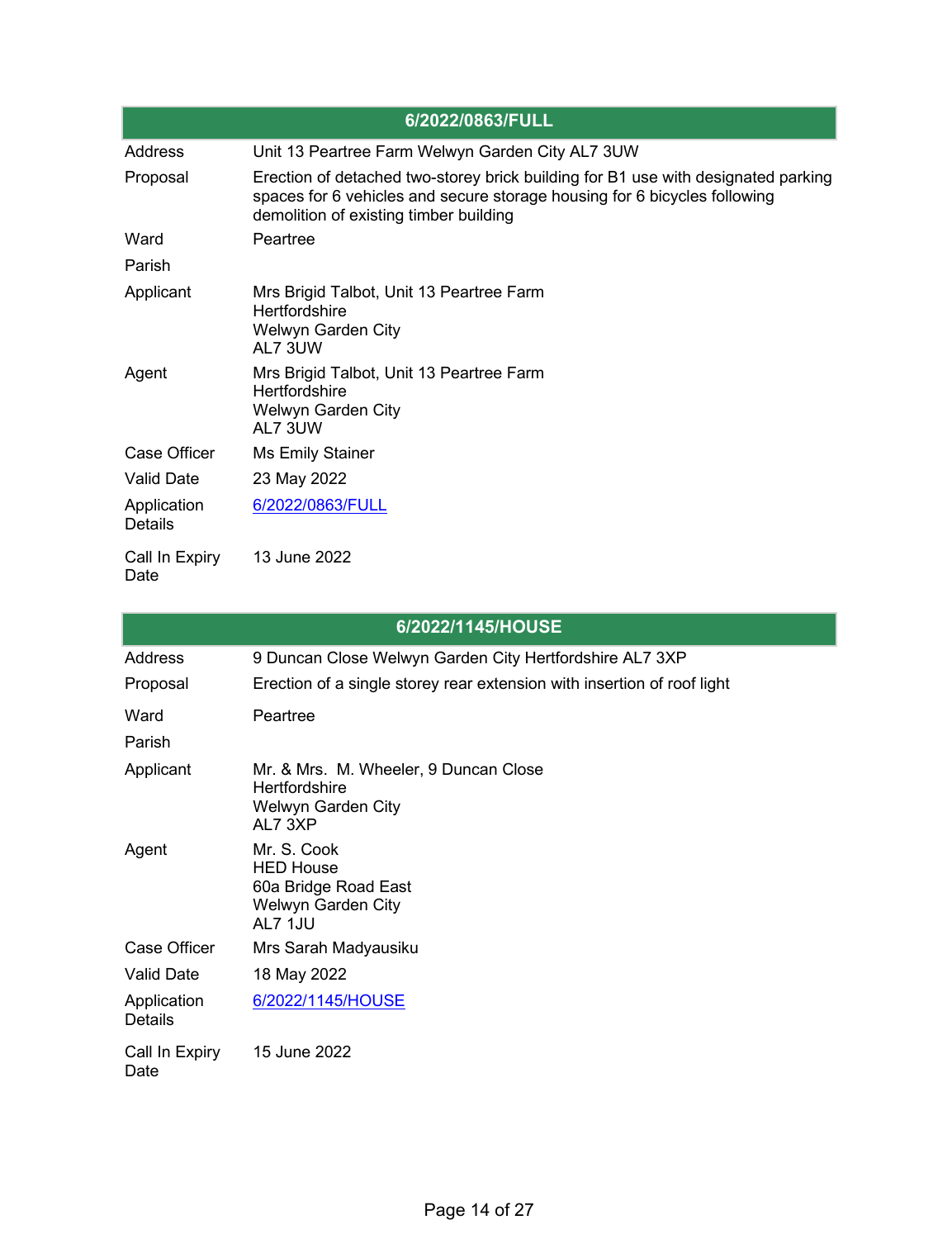| 6/2022/0979/HOUSE             |                                                                                                                                                                                                                                 |  |
|-------------------------------|---------------------------------------------------------------------------------------------------------------------------------------------------------------------------------------------------------------------------------|--|
| Address                       | 20 Roundwood Drive Welwyn Garden City Hertfordshire<br>AL8 7JZ                                                                                                                                                                  |  |
| Proposal                      | Erection of two storey front extension, a first floor side extension and new garage<br>following the demolition of the front utility room, with minor alterations to the front<br>landscape and the creation of a new crossover |  |
| Ward                          | <b>Sherrards</b>                                                                                                                                                                                                                |  |
| Parish                        |                                                                                                                                                                                                                                 |  |
| Applicant                     | Mr Mike Paraliki<br>20 Roundwood Drive<br><b>Hertfordshire</b><br>Welwyn Garden City<br>AL8 7JZ                                                                                                                                 |  |
| Agent                         | Mr James Porter<br><b>Bancroft House</b><br>34 Bancroft<br><b>Hitchin</b><br>SG5 1LA                                                                                                                                            |  |
| Case Officer                  | <b>Ms Emily Stainer</b>                                                                                                                                                                                                         |  |
| <b>Valid Date</b>             | 24 May 2022                                                                                                                                                                                                                     |  |
| Application<br><b>Details</b> | 6/2022/0979/HOUSE                                                                                                                                                                                                               |  |
| Call In Expiry<br>Date        | 14 June 2022                                                                                                                                                                                                                    |  |

|                               | 6/2022/1004/LAWP                                                                 |
|-------------------------------|----------------------------------------------------------------------------------|
| Address                       | 28 Burycroft Welwyn Garden City AL8 7AW                                          |
| Proposal                      | Certificate or lawfulness for the erection of outbuilding in rear garden         |
| Ward                          | <b>Sherrards</b>                                                                 |
| Parish                        |                                                                                  |
| Applicant                     | Mr Keith Smith<br>28 Burycroft<br>Hertfordshire<br>Welwyn Garden City<br>AL8 7AW |
| Agent                         | <b>Mr Damien Poulter</b><br>9 Bakers Grove<br>Welwyn Garden City<br>AL7 2DJ      |
| Case Officer                  | <b>Mrs Kerrie Charles</b>                                                        |
| <b>Valid Date</b>             | 28 April 2022                                                                    |
| Application<br><b>Details</b> | 6/2022/1004/LAWP                                                                 |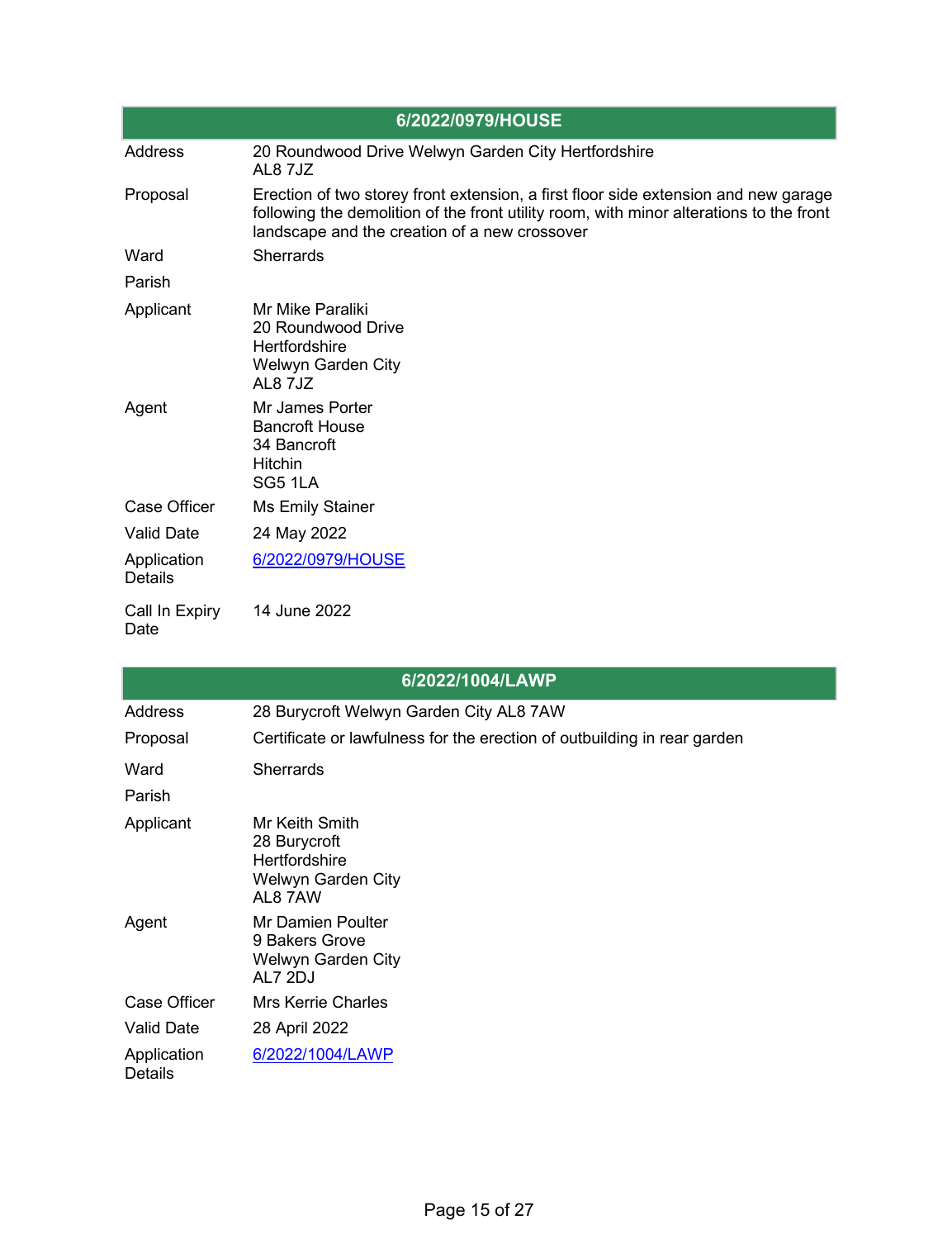|                        | 6/2022/1124/LAWP                                                                    |
|------------------------|-------------------------------------------------------------------------------------|
| Address                | 13 Mandeville Rise Welwyn Garden City AL8 7JT                                       |
| Proposal               | Certificate of lawfulness for alterations to Existing Dwelling                      |
| Ward                   | <b>Sherrards</b>                                                                    |
| Parish                 |                                                                                     |
| Applicant              | <b>Prof and Mrs Sedgwick</b><br>13 Mandeville Rise<br>Welwyn Garden City<br>AL8 7JT |
| Agent                  | Mr Kevin Hale<br>34 Tennyson Avenue<br>Grantham<br>NG31 9NA                         |
| Case Officer           | <b>Mrs Kerrie Charles</b>                                                           |
| <b>Valid Date</b>      | 16 May 2022                                                                         |
| Application<br>Details | 6/2022/1124/LAWP                                                                    |

| 6/2022/1138/HOUSE      |                                                                                                                                                        |  |
|------------------------|--------------------------------------------------------------------------------------------------------------------------------------------------------|--|
| <b>Address</b>         | 7 Swanland Road North Mymms Hatfield AL9 7TG                                                                                                           |  |
| Proposal               | Loft conversion with rear dormer and Juliet balconies, front rooflights, change to<br>existing rear extension roof profile and fenestration alteraions |  |
| Ward                   | Welham Green & Hatfield South                                                                                                                          |  |
| Parish                 | North Mymms                                                                                                                                            |  |
| Applicant              | Mr Erhan Binbay<br>7 Swanland Road<br>North Mymms<br><b>Hertfordshire</b><br>Hatfield<br>AL97TG                                                        |  |
| Agent                  | <b>Smart Skills LTD</b><br>Office 19<br>30 Uphall Road<br><b>Ilford</b><br>IG12JF                                                                      |  |
| <b>Case Officer</b>    | Ms Ashley Ransome                                                                                                                                      |  |
| <b>Valid Date</b>      | 17 May 2022                                                                                                                                            |  |
| Application<br>Details | 6/2022/1138/HOUSE                                                                                                                                      |  |
| Call In Expiry<br>Date | 16 June 2022                                                                                                                                           |  |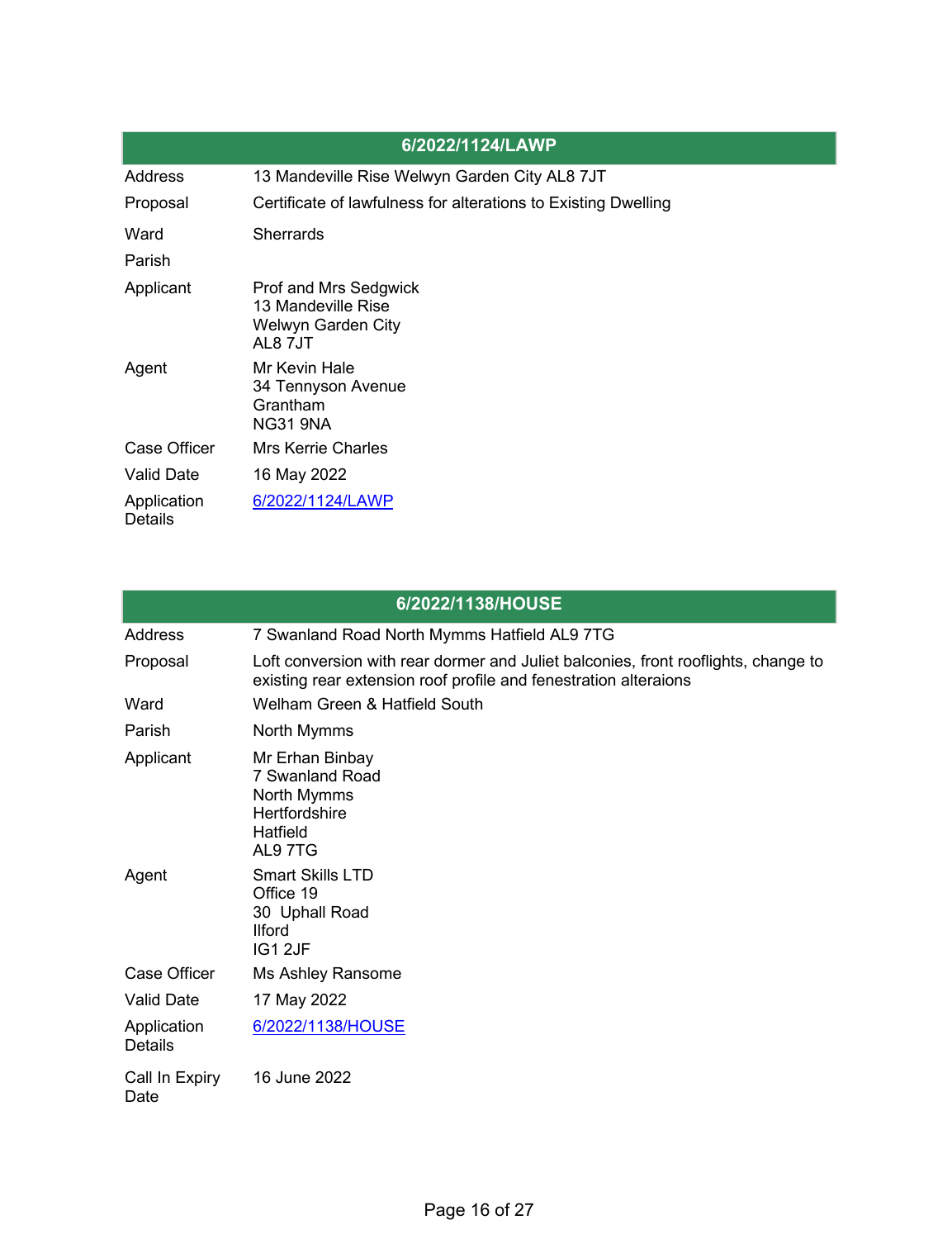|                               | 6/2022/1159/HOUSE                                                                       |
|-------------------------------|-----------------------------------------------------------------------------------------|
| Address                       | 79 Dellsome Lane Welham Green Hatfield AL9 7NE                                          |
| Proposal                      | Erection of a two storey side extension                                                 |
| Ward                          | Welham Green & Hatfield South                                                           |
| Parish                        | North Mymms                                                                             |
| Applicant                     | <b>Chris Hammond</b><br>79 Dellsome Lane<br><b>Wellham Green</b><br>Hatfield<br>AL9 &NE |
| Agent                         | <b>Chris Hammond</b><br>79 Dellsome Lane<br><b>Welham Green</b><br>Hatfield<br>AL97NE   |
| Case Officer                  | <b>Ms Kirsty Shirley</b>                                                                |
| <b>Valid Date</b>             | 19 May 2022                                                                             |
| Application<br><b>Details</b> | 6/2022/1159/HOUSE                                                                       |
| Call In Expiry<br>Date        | 15 June 2022                                                                            |

|                               | 6/2022/1044/HOUSE                                                               |
|-------------------------------|---------------------------------------------------------------------------------|
| <b>Address</b>                | 51a New Road Digswell Welwyn AL6 0AQ                                            |
| Proposal                      | Installation of 2 concrete piers finshed in render to support black metal rail. |
| Ward                          | Welwyn East                                                                     |
| Parish                        | Welwyn                                                                          |
| Applicant                     | <b>Rahul Doshi</b><br>51a New Road<br>Welwyn<br>AL6 0AQ                         |
| Agent                         | <b>Rahul Doshi</b><br>51a New Road<br>Welwyn<br>AL6 0AQ                         |
| Case Officer                  | <b>Mrs Kerrie Charles</b>                                                       |
| <b>Valid Date</b>             | 26 May 2022                                                                     |
| Application<br><b>Details</b> | 6/2022/1044/HOUSE                                                               |
| Call In Expiry<br>Date        | 16 June 2022                                                                    |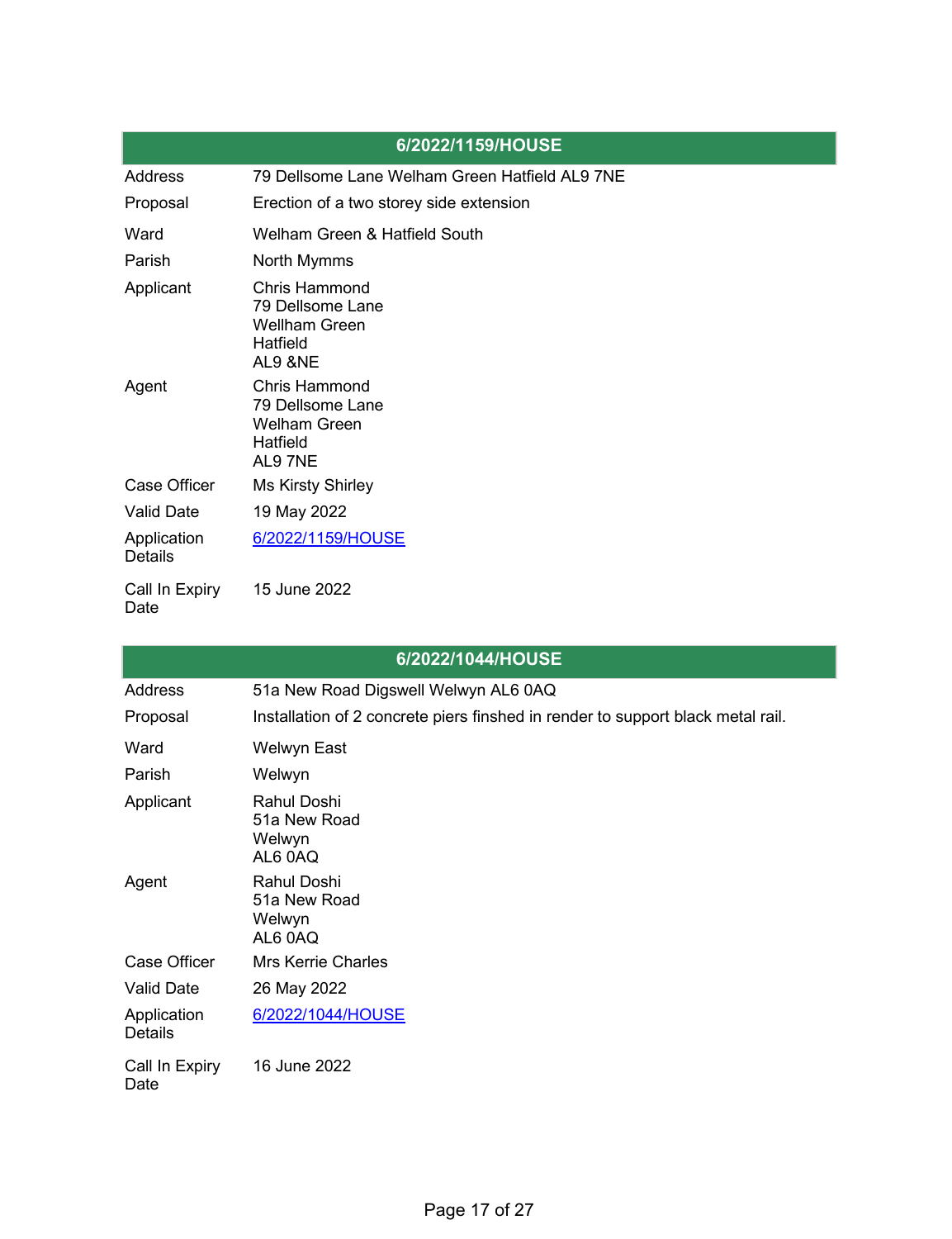| 6/2022/1055/HOUSE             |                                                                                                               |  |
|-------------------------------|---------------------------------------------------------------------------------------------------------------|--|
| Address                       | 7 Birch Road Woolmer Green Hertfordshire SG3 6LW                                                              |  |
| Proposal                      | Erection of part two storey, part single storey side extension, first floor rear<br>extension and front porch |  |
| Ward                          | <b>Welwyn East</b>                                                                                            |  |
| Parish                        | <b>Woolmer Green</b>                                                                                          |  |
| Applicant                     | Mrs Michelle Chaso<br>7 Birch Road<br>Hertfordshire<br><b>Woolmer Green</b><br>SG3 6LW                        |  |
| Agent                         | Mr Terry White<br>7 Monson Road<br><b>Broxbourne</b><br><b>EN107DY</b>                                        |  |
| <b>Case Officer</b>           | Ms Elizabeth Mugova                                                                                           |  |
| <b>Valid Date</b>             | 05 May 2022                                                                                                   |  |
| Application<br><b>Details</b> | 6/2022/1055/HOUSE                                                                                             |  |
| Call In Expiry<br>Date        | 14 June 2022                                                                                                  |  |

| 6/2022/1130/HOUSE             |                                                                                                               |  |
|-------------------------------|---------------------------------------------------------------------------------------------------------------|--|
| <b>Address</b>                | 18 Warren Way Digswell Welwyn AL6 0DH                                                                         |  |
| Proposal                      | Erection of single storey rear infill extension and changes to external finishes                              |  |
| Ward                          | Welwyn East                                                                                                   |  |
| Parish                        | Welwyn                                                                                                        |  |
| Applicant                     | Mr & Mrs G Forrester<br>18 Warren Way<br>Digswell<br>Hertfordshire<br>Welwyn<br>AL6 0DH                       |  |
| Agent                         | Mr Tim Palmer<br><b>Turquoise Noise</b><br><b>Weltech Centre</b><br>Ridgeway<br>Welwyn Garden City<br>AL7 2AA |  |
| Case Officer                  | Ms Ashley Ransome                                                                                             |  |
| <b>Valid Date</b>             | 16 May 2022                                                                                                   |  |
| Application<br><b>Details</b> | 6/2022/1130/HOUSE                                                                                             |  |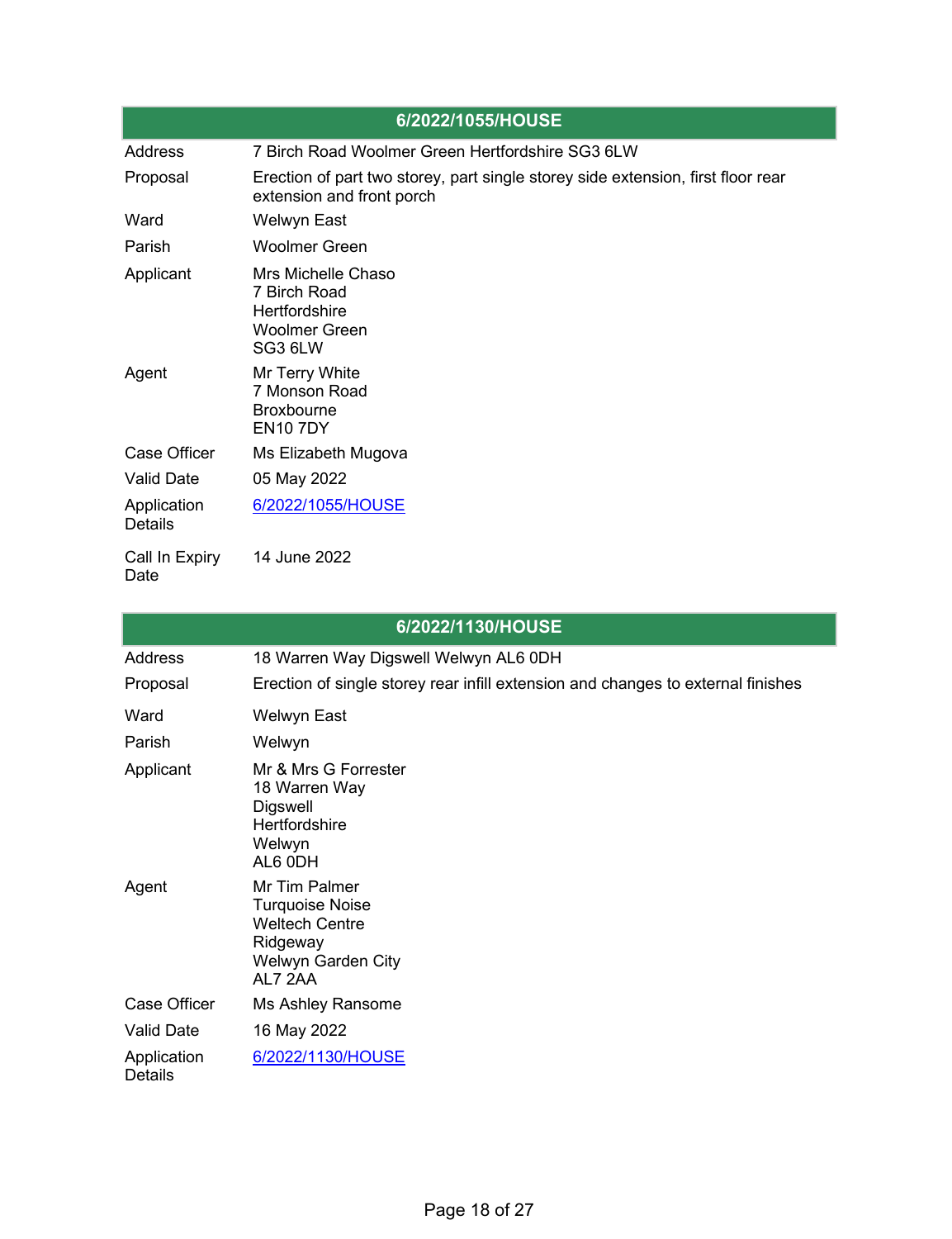Call In Expiry Date 16 June 2022

|                               | 6/2022/1137/HOUSE                                                                                                       |
|-------------------------------|-------------------------------------------------------------------------------------------------------------------------|
| Address                       | 9 Foxley Grove Digswell Welwyn AL6 0DW                                                                                  |
| Proposal                      | Erection of single storey rear extension incorporating 3no. roof lights and two<br>storey side extension - resubmission |
| Ward                          | Welwyn East                                                                                                             |
| Parish                        | Welwyn                                                                                                                  |
| Applicant                     | Mr & Mrs N & S Sime, 9, Foxley Grove<br>Digswell<br>Welwyn<br>AL6 0DW                                                   |
| Agent                         | Mr Paul Cavill, Westgate House<br>37-41 Castle Street<br>Hertford<br><b>SG14 1HH</b>                                    |
| Case Officer                  | Ms Elizabeth Mugova                                                                                                     |
| <b>Valid Date</b>             | 17 May 2022                                                                                                             |
| Application<br><b>Details</b> | 6/2022/1137/HOUSE                                                                                                       |
| Call In Expiry<br>Date        | 13 June 2022                                                                                                            |

|                   | 6/2022/1156/HOUSE                                                                                                                                                                                               |
|-------------------|-----------------------------------------------------------------------------------------------------------------------------------------------------------------------------------------------------------------|
| Address           | 4 Station Road Digswell Welwyn AL6 0DG                                                                                                                                                                          |
| Proposal          | Internal reconfiguration of ground floor; over-cladding and re-roofing of front<br>porch and rear existing extension. Associated external landscaping, including<br>pergolas. Erection of separate garden room. |
| Ward              | Welwyn East                                                                                                                                                                                                     |
| Parish            | Welwyn                                                                                                                                                                                                          |
| Applicant         | Mr and Mrs Bird<br>4 Station Road<br>Digswell<br>Welwyn<br>AL6 0DG                                                                                                                                              |
| Agent             | Michael Plageman,<br>The Maltings<br>House 1<br><b>East Tyndall Street</b><br>Splott<br>Cardiff<br><b>CF24 5EA</b>                                                                                              |
| Case Officer      | <b>Ms Louise Sahlke</b>                                                                                                                                                                                         |
| <b>Valid Date</b> | 19 May 2022                                                                                                                                                                                                     |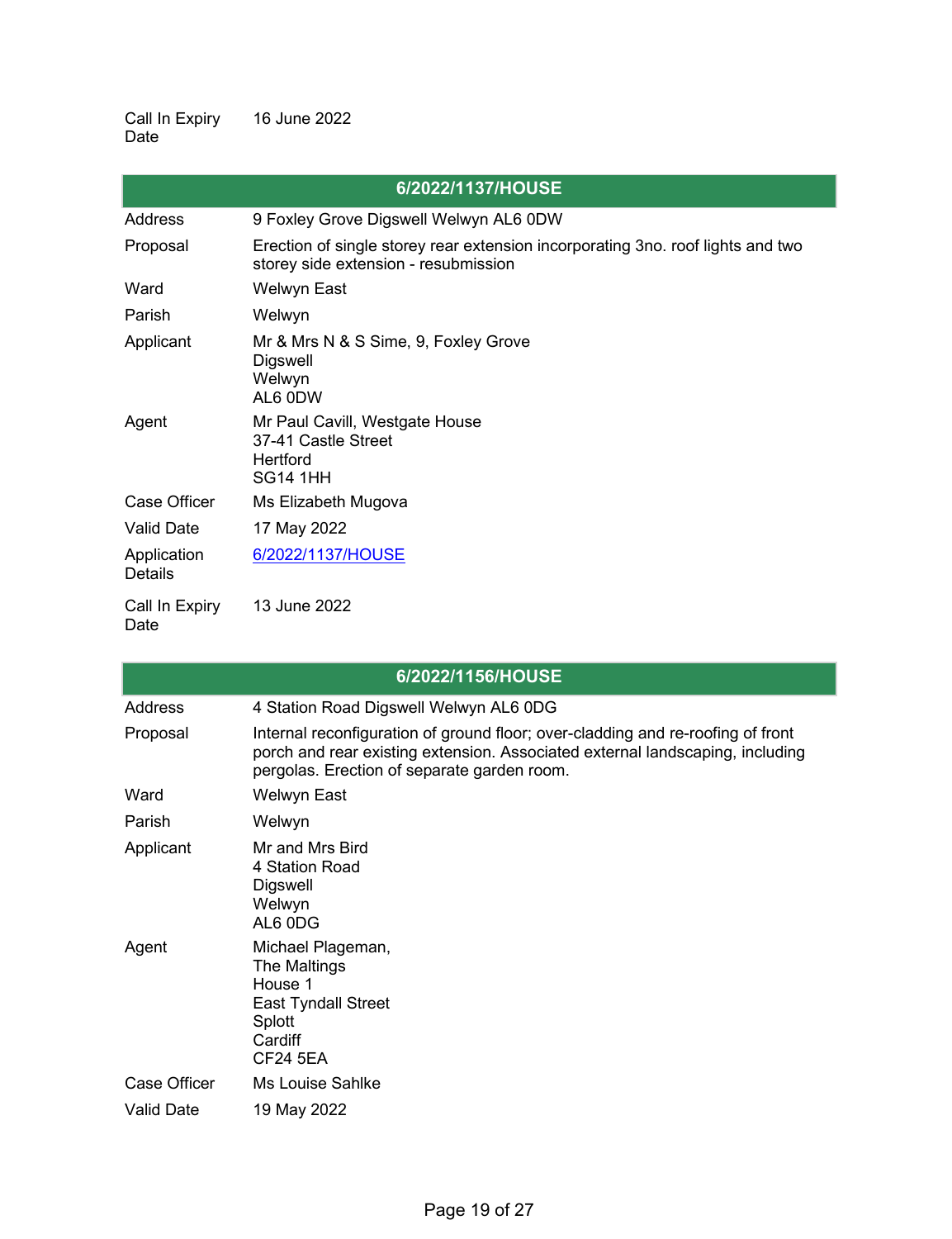Application Details [6/2022/1156/HOUSE](https://planning.welhat.gov.uk/planning/display/6/2022/1156/HOUSE)

Call In Expiry Date 13 June 2022

|                               | 6/2022/0969/LAWP                                                             |
|-------------------------------|------------------------------------------------------------------------------|
| <b>Address</b>                | 5 Tudor Road Welwyn AL6 9JU                                                  |
| Proposal                      | Certificate of lawfulness for the erection of a single storey rear extension |
| Ward                          | Welwyn West                                                                  |
| Parish                        | Welwyn                                                                       |
| Applicant                     | Mr Iain Turkentine<br>5 Tudor Road<br>Hertfordshire<br>Welwyn<br>AL6 9JU     |
| Agent                         | <b>Cliff Turnbull</b><br>15 The Drive<br>Welwyn<br>AL6 0TW                   |
| <b>Case Officer</b>           | Ms Elizabeth Mugova                                                          |
| <b>Valid Date</b>             | 25 April 2022                                                                |
| Application<br><b>Details</b> | 6/2022/0969/LAWP                                                             |

|                               | 6/2022/1114/HOUSE                                                           |
|-------------------------------|-----------------------------------------------------------------------------|
| Address                       | 19 The Crescent Welwyn AL6 9JG                                              |
| Proposal                      | Erection of two storey rear extension and alterations to side windows/doors |
| Ward                          | Welwyn West                                                                 |
| Parish                        | Welwyn                                                                      |
| Applicant                     | Ms Humphrey<br>The Campus<br>Welwyn Garden City<br>AL8 6AE                  |
| Agent                         | Mr Simon Knight<br><b>French Row</b><br><b>St Albans</b><br>AL3 5DU         |
| Case Officer                  | <b>Ms Emily Stainer</b>                                                     |
| <b>Valid Date</b>             | 19 May 2022                                                                 |
| Application<br><b>Details</b> | 6/2022/1114/HOUSE                                                           |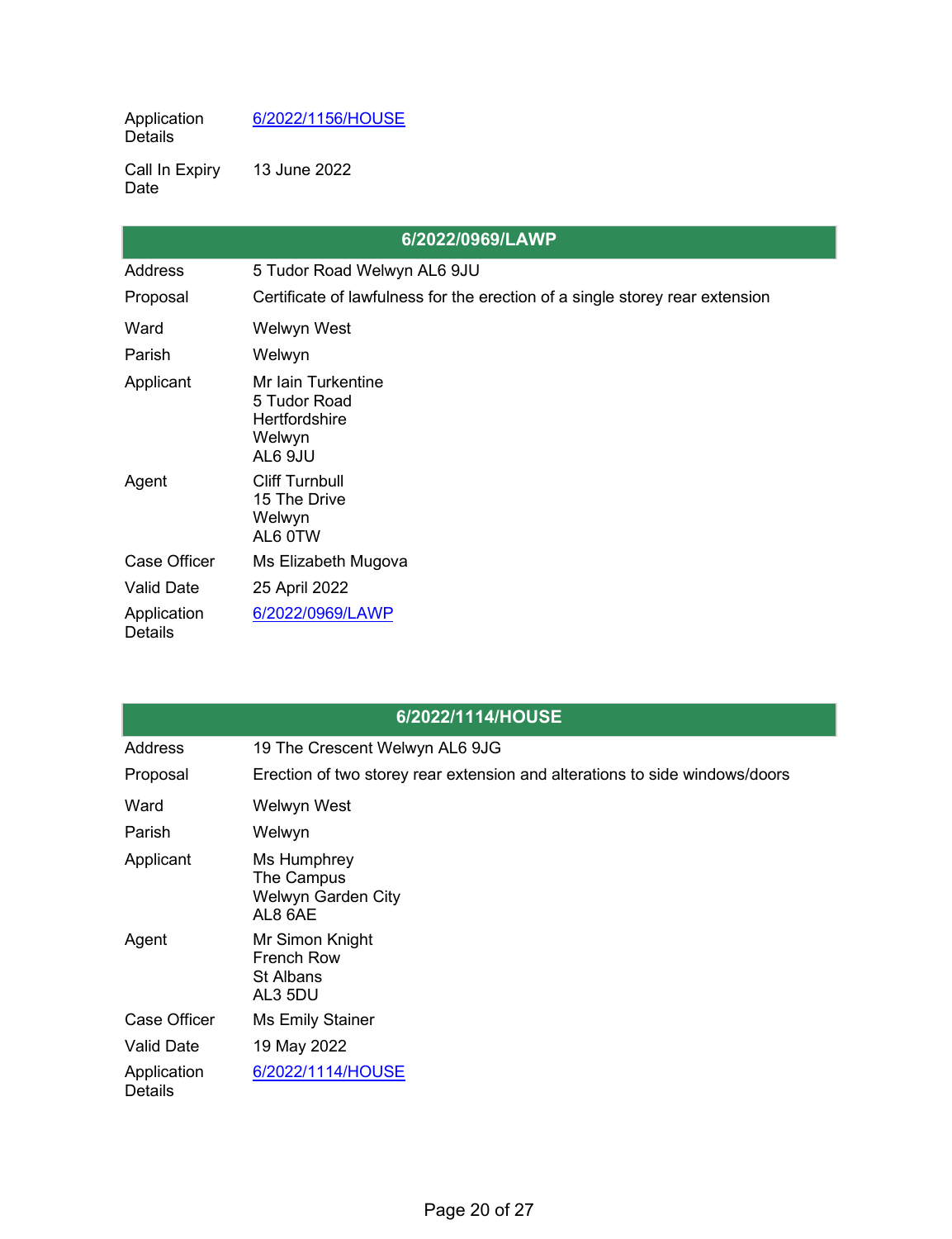Call In Expiry Date 15 June 2022

| <b>Estate Management Applications</b> |                                                                                                                                                    |
|---------------------------------------|----------------------------------------------------------------------------------------------------------------------------------------------------|
| 6/2021/0857/EMH                       |                                                                                                                                                    |
| Address                               | 77 The Vineyard Welwyn Garden City AL8 7PY                                                                                                         |
| Proposal                              | Erection of 9ft x 9ft summerhouse in rear garden and low level 6ft x 3ft bike shed<br>to the side following the removal of current 8ft x 6ft shed. |
| Ward                                  | <b>Sherrards</b>                                                                                                                                   |
| Applicant                             | <b>Julia Smailes</b><br>77 The Vineyard<br>Welwyn Garden City<br>AL87PY                                                                            |
| Agent                                 | <b>Julia Smailes</b><br>77 The Vineyard<br>Welwyn Garden City<br>AL8 7PY                                                                           |
| <b>Case Officer</b>                   | Mr James Homer                                                                                                                                     |
| <b>Valid Date</b>                     | 09/05/2022                                                                                                                                         |
| Application<br><b>Details</b>         | 6/2021/0857/EMH                                                                                                                                    |
|                                       |                                                                                                                                                    |
|                                       | 6/2022/0860/EM                                                                                                                                     |
| <b>Address</b>                        | 22 Marsden Road Welwyn Garden City AL8 6XZ                                                                                                         |
| Proposal                              | Replacement of front door                                                                                                                          |
| Ward                                  | Handside                                                                                                                                           |
| Applicant                             | <b>Howard Wood</b><br>22 Marsden Road,<br>Welwyn Garden City,<br>AL8 6XZ                                                                           |
| Agent                                 | <b>Howard Wood</b><br>22 Marsden Road,<br>Welwyn Garden City,<br>AL8 6XZ                                                                           |
| <b>Case Officer</b>                   | Mr James Homer                                                                                                                                     |
| <b>Valid Date</b>                     | 20/05/2022                                                                                                                                         |
| Application<br><b>Details</b>         | 6/2022/0860/EM                                                                                                                                     |
|                                       |                                                                                                                                                    |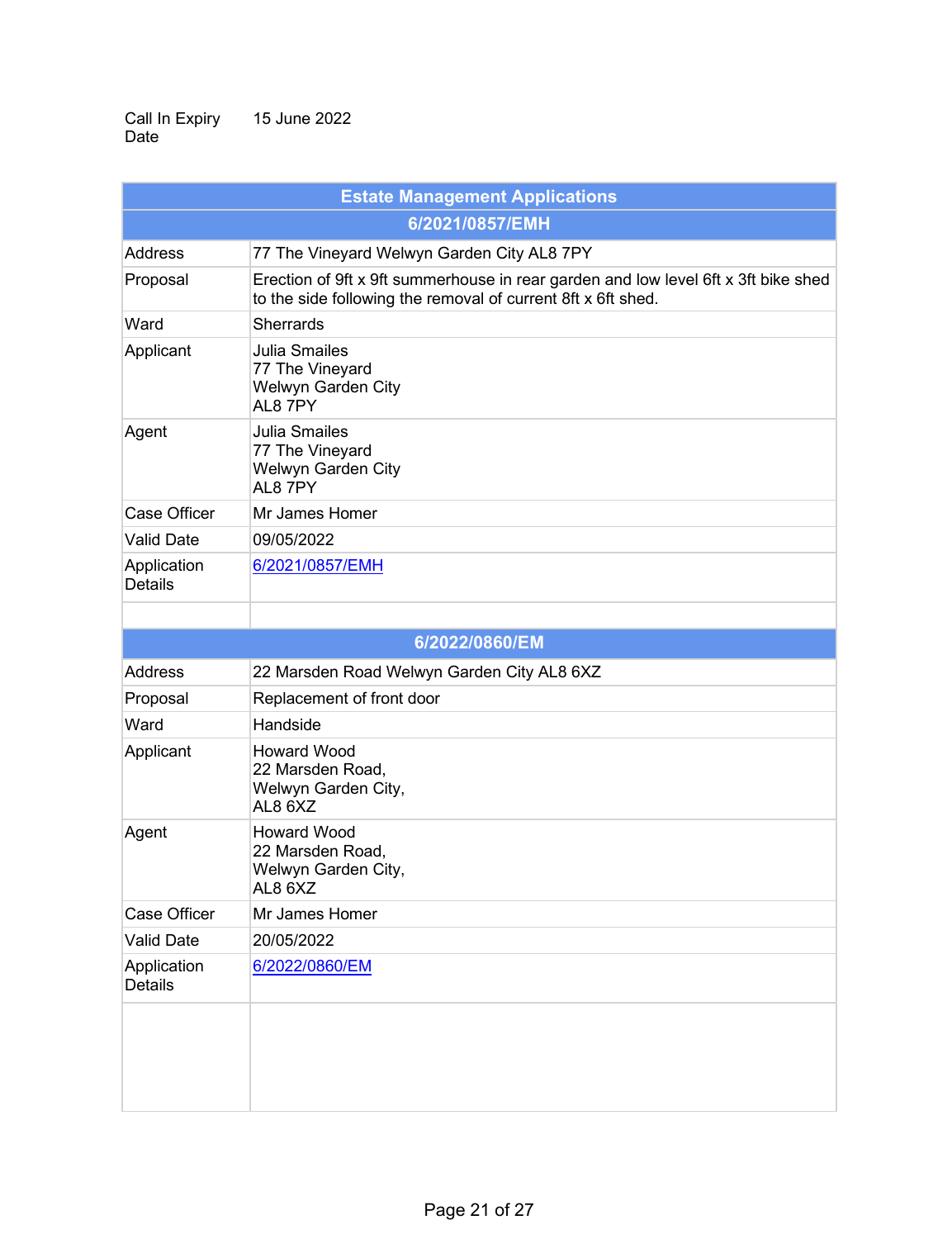| 6/2022/0887/EM                |                                                                                                                                  |
|-------------------------------|----------------------------------------------------------------------------------------------------------------------------------|
| <b>Address</b>                | 23 Mount Way Welwyn Garden City AL7 4LD                                                                                          |
| Proposal                      | General Alterations to the front and rear elevations including, new bike store,<br>wall infill and replacement of sliding doors. |
| Ward                          | Hollybush                                                                                                                        |
| Applicant                     | <b>Oliver Smith</b><br>23 Mount Way,<br>Welwyn Garden City,<br>AL7 4LD                                                           |
| Agent                         | <b>Matthew Nolan</b><br>4 Malvern Close<br>South Wootton<br>Kings Lynn<br><b>PE30 3UJ</b>                                        |
| Case Officer                  | Mr James Homer                                                                                                                   |
| <b>Valid Date</b>             | 11/05/2022                                                                                                                       |
| Application<br><b>Details</b> | 6/2022/0887/EM                                                                                                                   |
|                               |                                                                                                                                  |
|                               | 6/2022/0942/EM                                                                                                                   |
| <b>Address</b>                | 11 Hall Grove Welwyn Garden City AL7 4PJ                                                                                         |
| Proposal                      | Installation of new French Doors                                                                                                 |
| Ward                          | Howlands                                                                                                                         |
| Applicant                     | <b>Suzanne Green</b><br>11 Hall Grove<br>Welwyn Garden City<br>AL7 4PJ                                                           |
| Agent                         | <b>Suzanne Green</b><br>11 Hall Grove<br>Welwyn Garden City<br>AL74PJ                                                            |
| Case Officer                  | Mr James Homer                                                                                                                   |
| <b>Valid Date</b>             | 21/04/2022                                                                                                                       |
| Application<br><b>Details</b> | 6/2022/0942/EM                                                                                                                   |
|                               |                                                                                                                                  |
|                               | 6/2022/0980/EM                                                                                                                   |
| <b>Address</b>                | 9 Valley Road Welwyn Garden City AL8 7DG                                                                                         |
| Proposal                      | Replacement of windows to property for PVC like for like                                                                         |
| Ward                          | Handside                                                                                                                         |
| Applicant                     | Mrs Maureen Alice Morton                                                                                                         |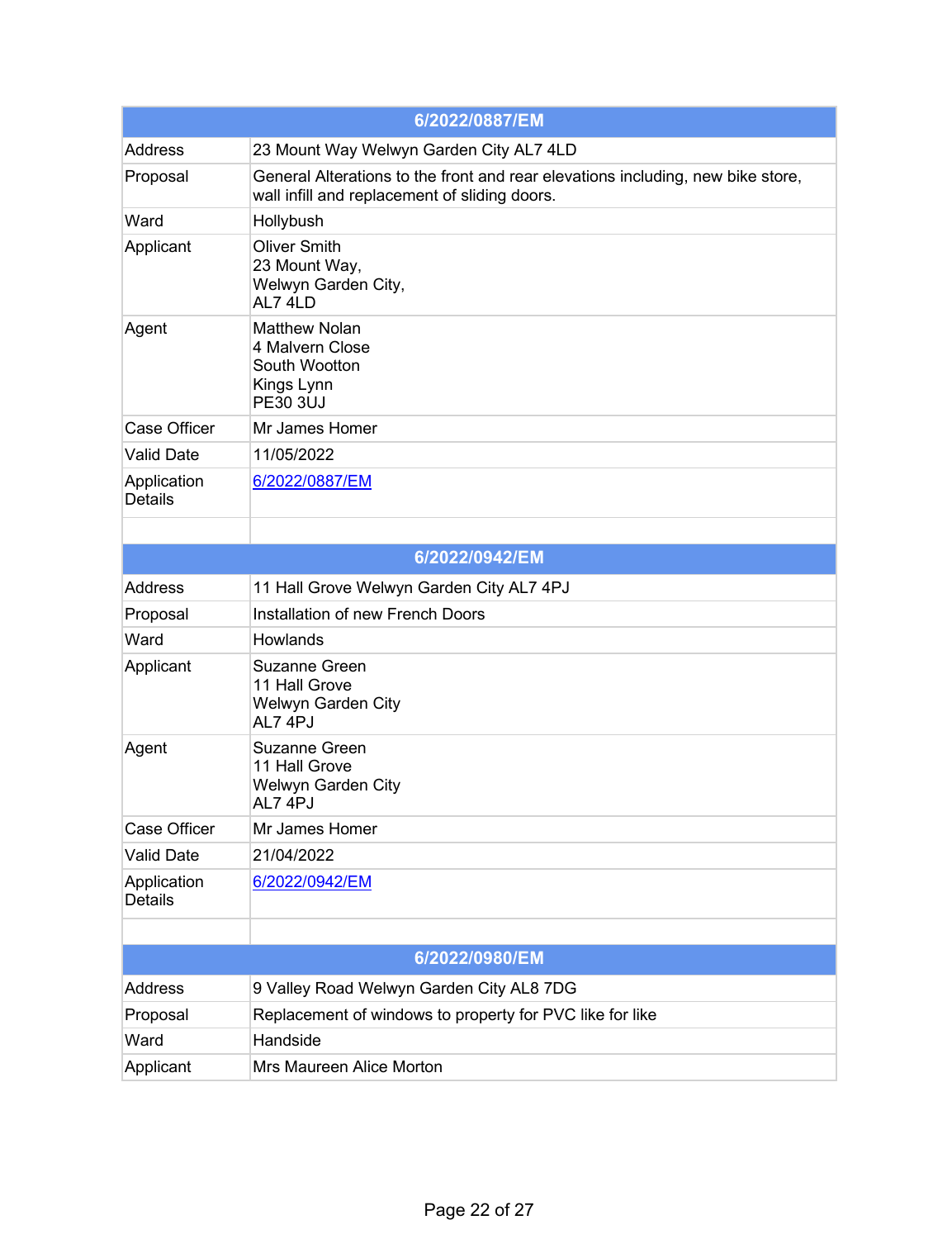|                               | 9 Valley Road,<br>Welwyn Garden City,<br>AL8 7DG                                                    |
|-------------------------------|-----------------------------------------------------------------------------------------------------|
| Agent                         | <b>Mrs Morton</b><br>9 Valley Road<br>Wewlyn Garden City<br>AL8 7DG                                 |
| <b>Case Officer</b>           | Mr James Homer                                                                                      |
| <b>Valid Date</b>             | 19/05/2022                                                                                          |
| Application<br><b>Details</b> | 6/2022/0980/EM                                                                                      |
|                               |                                                                                                     |
|                               | 6/2022/1034/EM                                                                                      |
| <b>Address</b>                | 57 Pentley Park Welwyn Garden City AL8 7SF                                                          |
| Proposal                      | Erection of a single storey side extension following the demolition of existing<br>garage           |
| Ward                          | <b>Sherrards</b>                                                                                    |
| Applicant                     | Yun Wei<br>57 Pentley Park<br>Welwyn Garden City<br>AL87SF                                          |
| Agent                         | <b>Mohns &amp; Sanders</b><br><b>Studio G West</b><br>1 - 3 Coate Street<br>London<br><b>E2 9AG</b> |
| <b>Case Officer</b>           | Mr James Homer                                                                                      |
| <b>Valid Date</b>             | 10/05/2022                                                                                          |
| Application<br><b>Details</b> | 6/2022/1034/EM                                                                                      |
|                               |                                                                                                     |
|                               | 6/2022/1061/EM                                                                                      |
| <b>Address</b>                | 13 Stacklands Welwyn Garden City AL8 6XW                                                            |
| Proposal                      | Erection of single storey detached outbuilding following demolition of existing<br>garages          |
| Ward                          | Handside                                                                                            |
| Applicant                     | Mr and Mrs Mayo<br>13 Stacklands<br>Welwyn Garden City<br>AL8 6XW                                   |
| Agent                         | <b>Nick Hankins</b><br>9 Bury Lane<br><b>Bramfield</b>                                              |
| <b>Case Officer</b>           | Mr James Homer                                                                                      |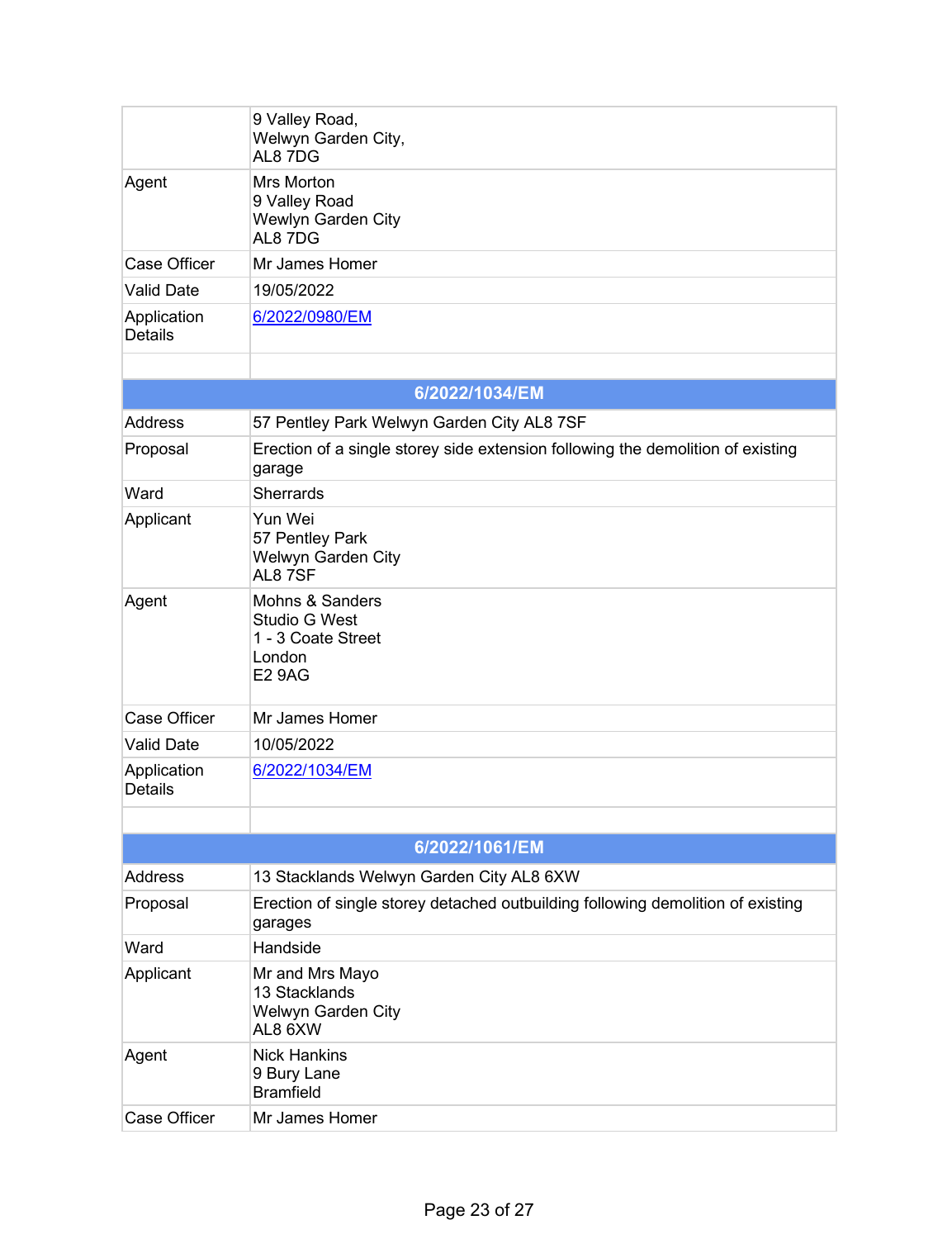| <b>Valid Date</b>             | 10/05/2022                                                                                                                                                                                                                      |
|-------------------------------|---------------------------------------------------------------------------------------------------------------------------------------------------------------------------------------------------------------------------------|
| Application<br><b>Details</b> | 6/2022/1061/EM                                                                                                                                                                                                                  |
|                               |                                                                                                                                                                                                                                 |
|                               | 6/2022/1085/EM                                                                                                                                                                                                                  |
| <b>Address</b>                | 77 Valley Road Welwyn Garden City AL8 7DR                                                                                                                                                                                       |
| Proposal                      | Garden Office - wooden temporary structure, below 2.5m, 3mx4m, double<br>glazed, insulated and to be supplied with electricity cable, for working from home                                                                     |
| Ward                          | Handside                                                                                                                                                                                                                        |
| Applicant                     | <b>Richard &amp; Sarah Cuthbert</b><br>77 Valley Road<br>Welwyn Garden City<br>AL8 7DR                                                                                                                                          |
| Agent                         | <b>Richard &amp; Sarah Cuthbert</b><br>77 Valley Road<br>Welwyn Garden City<br>AL8 7DR                                                                                                                                          |
| <b>Case Officer</b>           | Mr James Homer                                                                                                                                                                                                                  |
| <b>Valid Date</b>             | 20/05/2022                                                                                                                                                                                                                      |
| Application<br><b>Details</b> | 6/2022/1085/EM                                                                                                                                                                                                                  |
|                               |                                                                                                                                                                                                                                 |
|                               |                                                                                                                                                                                                                                 |
|                               | 6/2022/1095/EMT                                                                                                                                                                                                                 |
| <b>Address</b>                | 3 Mandeville Rise, Welwyn Garden City, AL8 7JT                                                                                                                                                                                  |
| Proposal                      | Permission to fell an unsafe Silver Birch Tree and permission to reduce the<br>crown of a Copper Beech Tree. The beech has previously been reduced on two<br>occasions and permission is sought to reduce to the previous cuts. |
| Ward                          | <b>Sherrards</b>                                                                                                                                                                                                                |
| Applicant                     | <b>Mrs Susan Collins</b><br>3 Mandeville Rise,<br>Welwyn Garden City,<br>AL87JT                                                                                                                                                 |
| Agent                         | <b>Mrs Susan Collins</b><br>3 Mandeville Rise,<br>Welwyn Garden City,<br>AL87JT                                                                                                                                                 |
| <b>Case Officer</b>           | Mr James Hare                                                                                                                                                                                                                   |
| <b>Valid Date</b>             | 26/05/2022                                                                                                                                                                                                                      |
| Application<br><b>Details</b> | 6/2022/1095/EMT                                                                                                                                                                                                                 |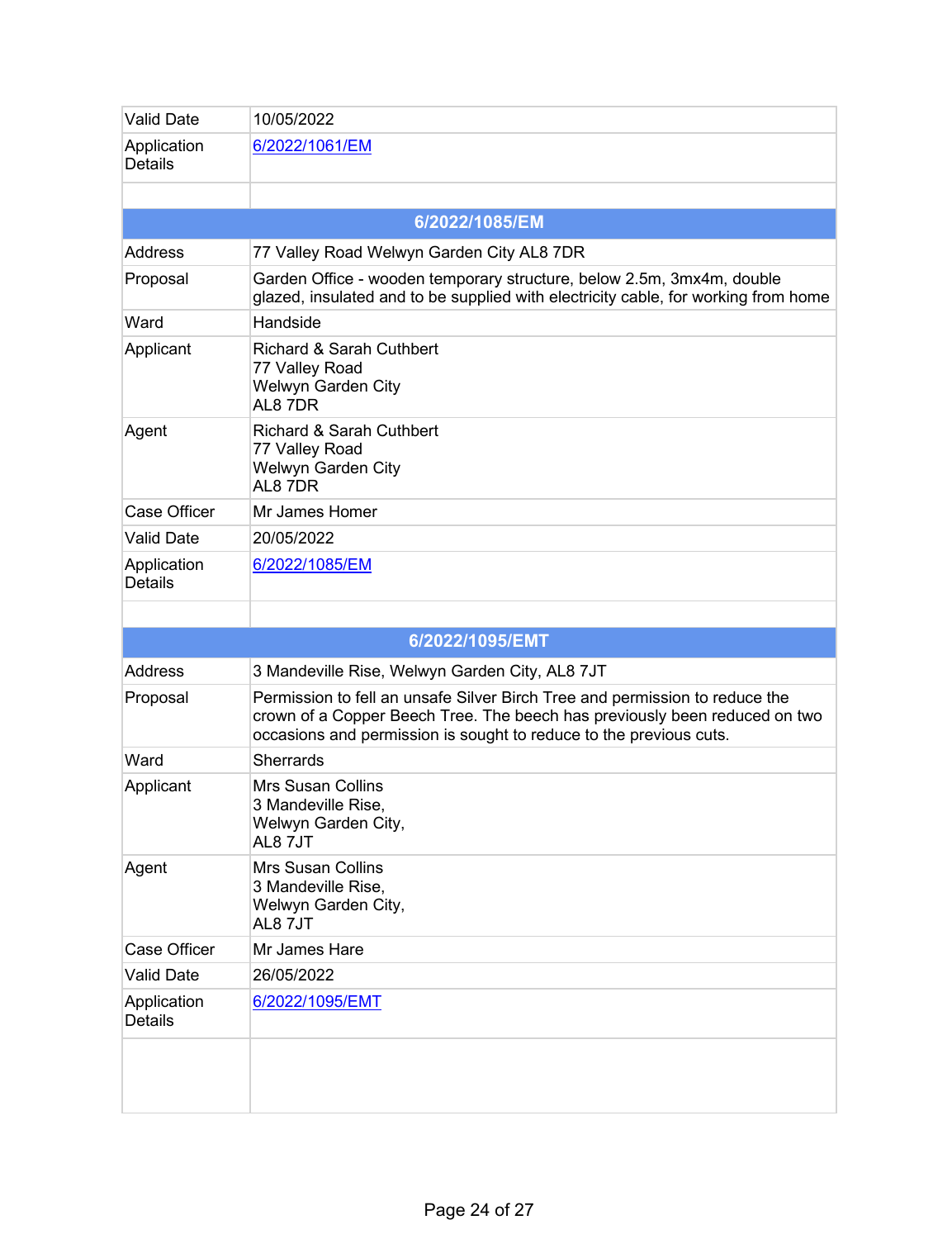| 6/2022/1103/EMT               |                                                                                                                                                                                                                                                                                                                                                                          |
|-------------------------------|--------------------------------------------------------------------------------------------------------------------------------------------------------------------------------------------------------------------------------------------------------------------------------------------------------------------------------------------------------------------------|
| <b>Address</b>                | 54 Marley Road Welwyn Garden City AL7 4BS                                                                                                                                                                                                                                                                                                                                |
| Proposal                      | To reduce the height of Leylandii trees across rear garden boundary from current<br>height (circa 30ft) to circa 8ft-10ft to bring height down to be maintainable<br>thereafter and to provide additional light into garden NB: Garden backs on to the<br>KGV fields where the nature garden/dog walking pathway is, i.e. has no<br>neighbouring properties to the rear. |
| Ward                          | <b>Howlands</b>                                                                                                                                                                                                                                                                                                                                                          |
| Applicant                     | Richard Story, 54 Marley Road<br>Welwyn Garden City<br>AL74BS                                                                                                                                                                                                                                                                                                            |
| Agent                         | Richard Story, 54 Marley Road<br>Welwyn Garden City<br>AL74BS                                                                                                                                                                                                                                                                                                            |
| <b>Case Officer</b>           | Ms M Hill                                                                                                                                                                                                                                                                                                                                                                |
| <b>Valid Date</b>             | 12/05/2022                                                                                                                                                                                                                                                                                                                                                               |
| Application<br><b>Details</b> | 6/2022/1103/EMT                                                                                                                                                                                                                                                                                                                                                          |
|                               |                                                                                                                                                                                                                                                                                                                                                                          |
|                               | 6/2022/1121/EM                                                                                                                                                                                                                                                                                                                                                           |
| <b>Address</b>                | 10 Walden Road Welwyn Garden City AL8 7PF                                                                                                                                                                                                                                                                                                                                |
| Proposal                      | Installation of solar panels on to rear roof slope                                                                                                                                                                                                                                                                                                                       |
| Ward                          | <b>Sherrards</b>                                                                                                                                                                                                                                                                                                                                                         |
| Applicant                     | Yvette Berman, 10 Walden Road<br>Welwyn Garden City<br>AL8 7PF                                                                                                                                                                                                                                                                                                           |
| Agent                         | Yvette Berman, 10 Walden Road<br>Welwyn Garden City<br>AL8 7PF                                                                                                                                                                                                                                                                                                           |
| <b>Case Officer</b>           | Mr James Homer                                                                                                                                                                                                                                                                                                                                                           |
| <b>Valid Date</b>             | 16/05/2022                                                                                                                                                                                                                                                                                                                                                               |
| Application<br><b>Details</b> | 6/2022/1121/EM                                                                                                                                                                                                                                                                                                                                                           |
|                               |                                                                                                                                                                                                                                                                                                                                                                          |
|                               | 6/2022/1157/EM                                                                                                                                                                                                                                                                                                                                                           |
| <b>Address</b>                | 138 Oakdale, Welwyn Garden City, AL8 7QX                                                                                                                                                                                                                                                                                                                                 |
| Proposal                      | 11 solar panels to be installed on rear facing roof                                                                                                                                                                                                                                                                                                                      |
| Ward                          | <b>Sherrards</b>                                                                                                                                                                                                                                                                                                                                                         |
| Applicant                     | <b>Sarah Durston</b><br>136 Oakdale<br>Welwyn Garden City<br>AL87QX                                                                                                                                                                                                                                                                                                      |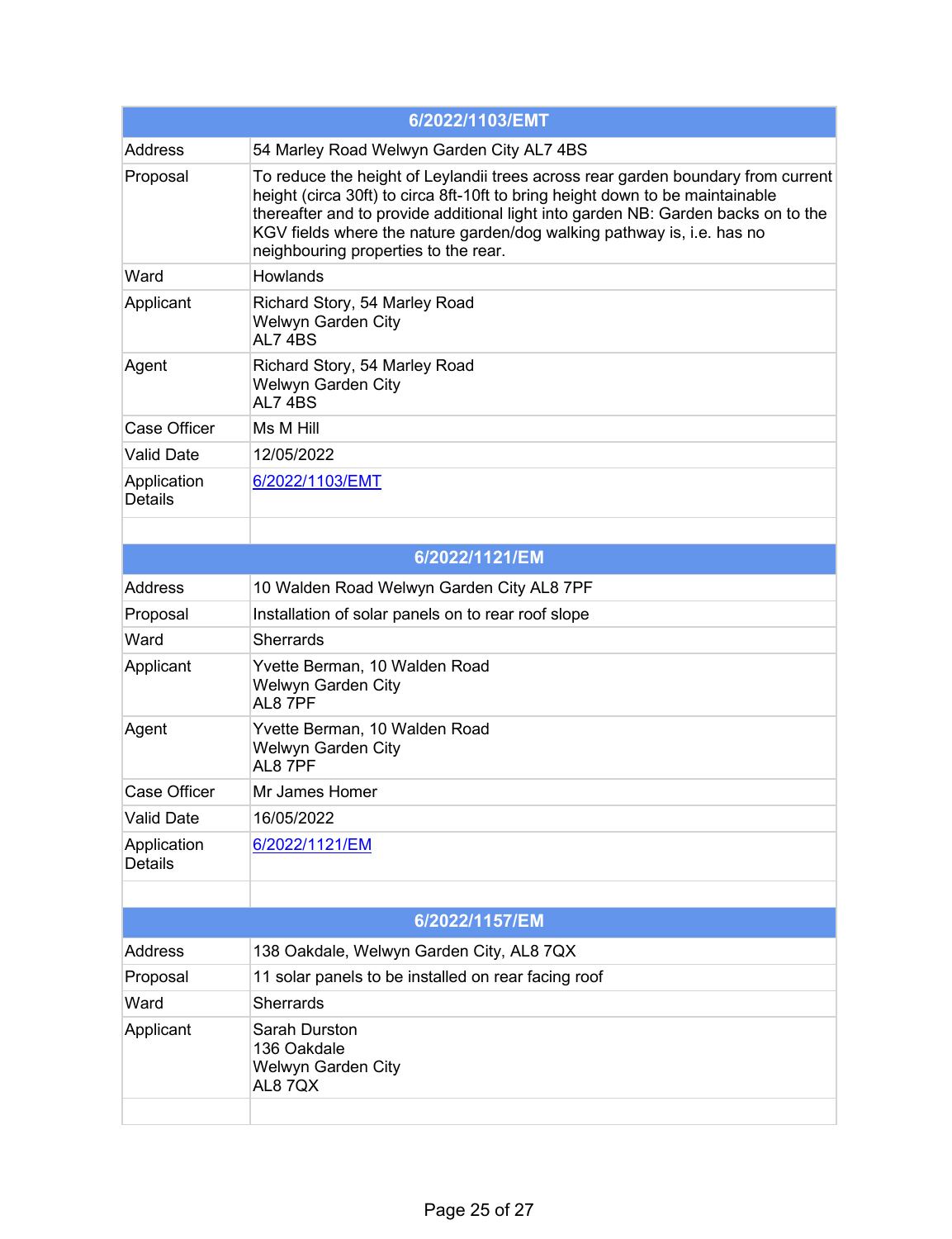| Agent                         | Sarah Durston<br>136 Oakdale<br>Welwyn Garden City<br>AL87QX                                                            |
|-------------------------------|-------------------------------------------------------------------------------------------------------------------------|
| <b>Case Officer</b>           | Mr James Homer                                                                                                          |
| <b>Valid Date</b>             | 19/05/2022                                                                                                              |
| Application<br><b>Details</b> | 6/2022/1157/EM                                                                                                          |
|                               |                                                                                                                         |
|                               | 6/2022/1168/EM                                                                                                          |
| <b>Address</b>                | 22 Parkway Welwyn Garden City AL8 6HG                                                                                   |
| Proposal                      | Erection of a single storey rear extension, alterations to<br>fenestrations.                                            |
| Ward                          | Handside                                                                                                                |
| Applicant                     | <b>Select Enterprises Ltd</b><br>c/o Agent,<br><b>Unex Tower</b><br><b>Station Street</b><br><b>Stratford</b><br>E151DA |
| Agent                         | Jade Semple<br><b>Unex Tower</b><br><b>Station Street</b><br><b>Stratford</b><br>E15 1DA                                |
| <b>Case Officer</b>           | Mr James Homer                                                                                                          |
| <b>Valid Date</b>             | 20/05/2022                                                                                                              |
| Application<br><b>Details</b> | 6/2022/1168/EM                                                                                                          |
|                               |                                                                                                                         |
|                               | 6/2022/1178/EM                                                                                                          |
| <b>Address</b>                | 68 Newfields, Welwyn Garden City, AL8 6YT                                                                               |
| Proposal                      | Formation of driveway back to its original condition with matching materials                                            |
| Ward                          | Handside                                                                                                                |
| Applicant                     | <b>Property Services WHBC</b><br>68 Newfields,<br>Welwyn Garden City<br>AL8 6YT                                         |
| Agent                         | <b>Property Services WHBC</b><br>68 Newfields<br>Welwyn Garden City<br>AL8 6YT                                          |
| <b>Case Officer</b>           | Mr James Homer                                                                                                          |
| <b>Valid Date</b>             | 23/05/2022                                                                                                              |